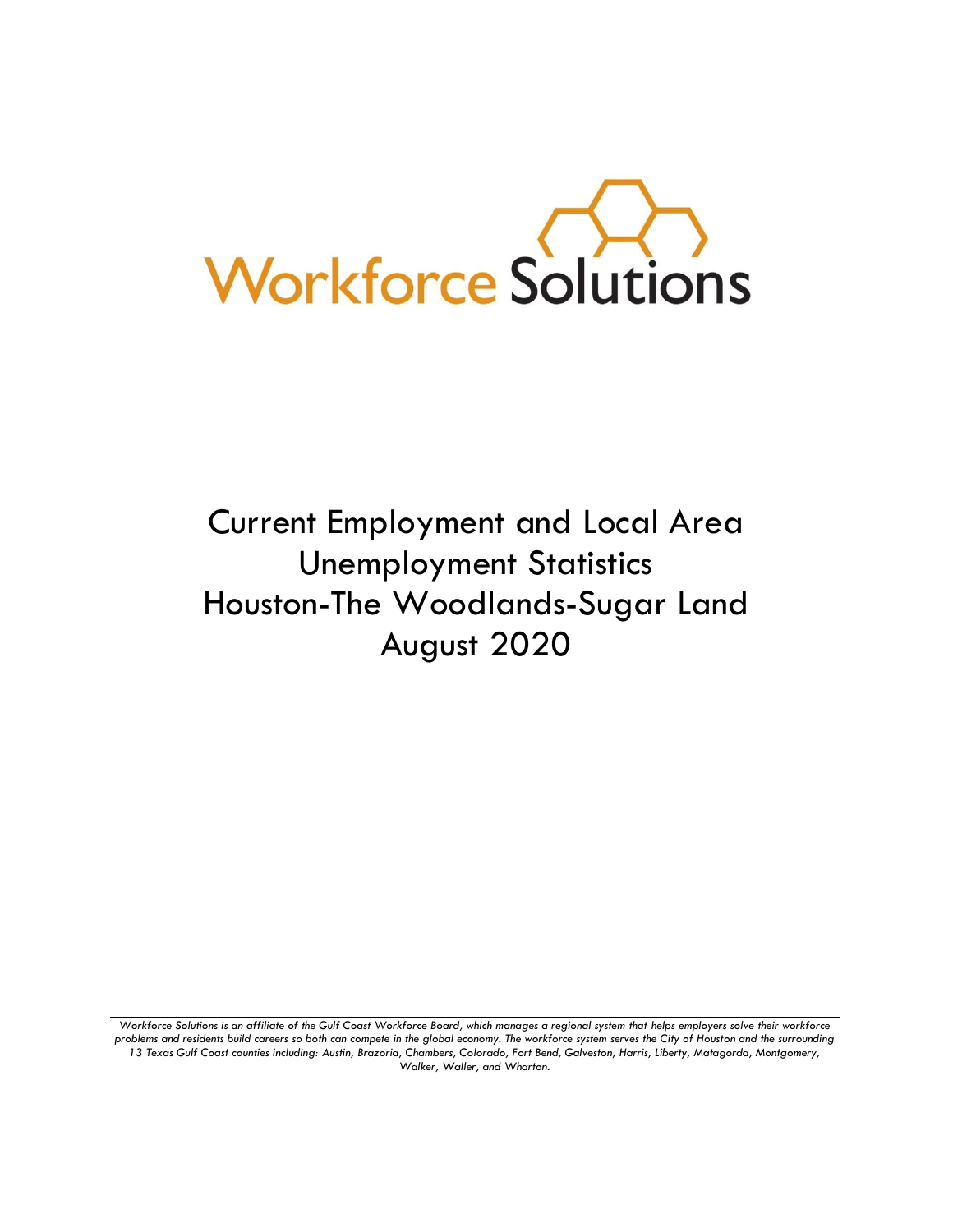### **Total Nonfarm**

#### *One Month Change*

Houston MSA Total Nonfarm (non-seasonally adjusted) employment stood at 2,967,500 in August, up 5,300 jobs over the month, or 0.2 percent. A year ago Houston registered an over-the-month increase of 3,700 jobs. The largest over-the-month gain on record for Total Nonfarm Employment occurred in May 2020, up 78,200 jobs. The largest one-month decline on record outside of seasonal job losses in January and July occurred in April 2020, down -332,200 jobs. Historically in the month of August, Total Nonfarm has on average added 7,400 jobs over the month, which indicates that this month's gains are moderately below the long-term average. The primary drivers of this August's growth were increases in Trade, Transportation, and Utilities, Other Services, and Professional and Business Services. Gains were also recorded in Government, Leisure and Hospitality, and Financial Activities. The net increase in jobs over the month was partially offset by losses in Education and Health Services, Construction, and Manufacturing.



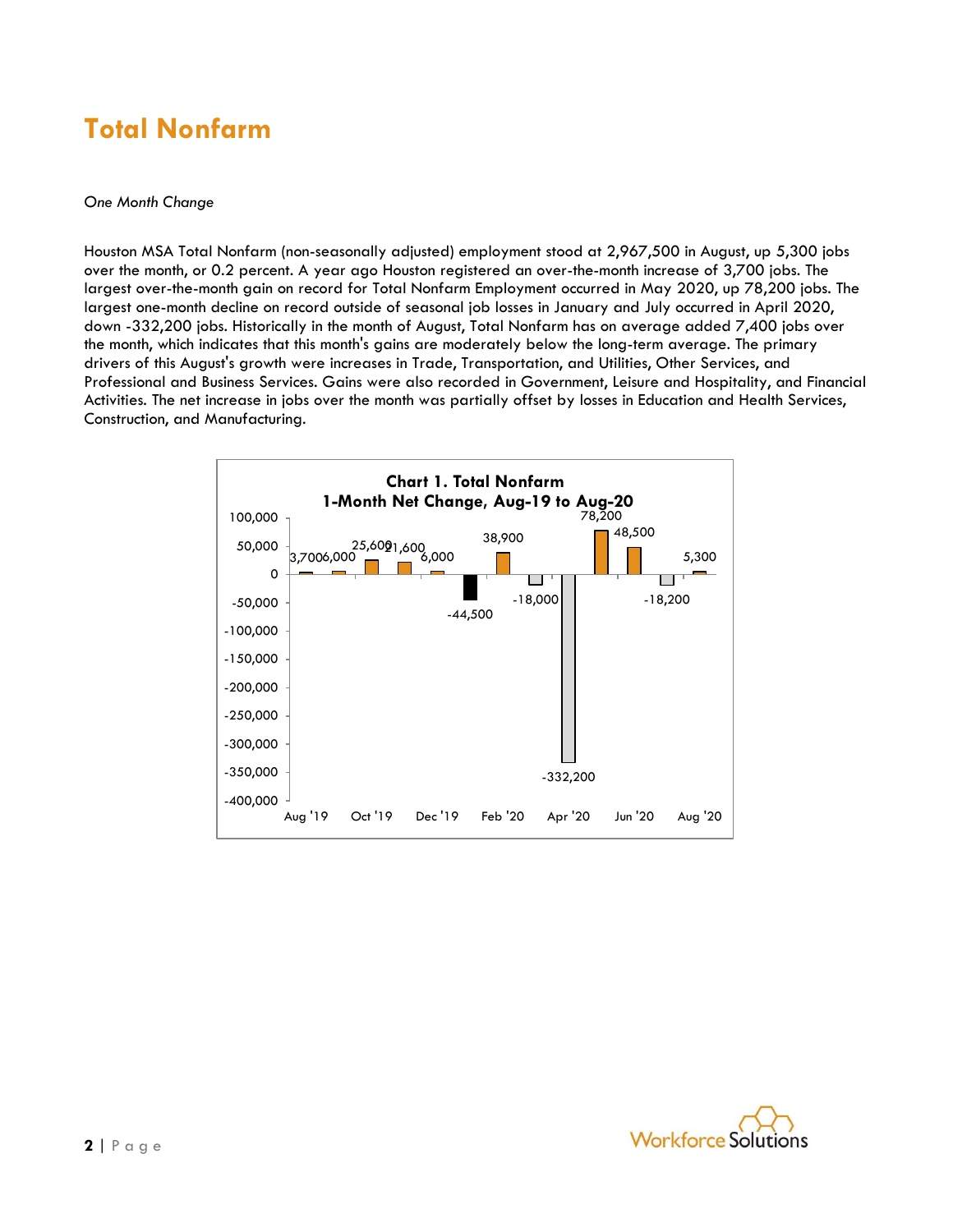

#### *Year over Year Change*

Over the year, Total Nonfarm employment was down -182,800, or -5.8 percent. To compare, August 2019 saw a year-over-year gain of 61,000 jobs. The largest over-the-year gain on record for Total Nonfarm Employment occurred in November 2012, up 122,600 jobs. The largest over-the-year decline on record occurred in April 2020, down -285,800 jobs. Currently 11 out of 11 sectors show flat or negative growth year over year: Leisure and Hospitality (-58,300), Manufacturing (-23,000), and Construction (-22,800).

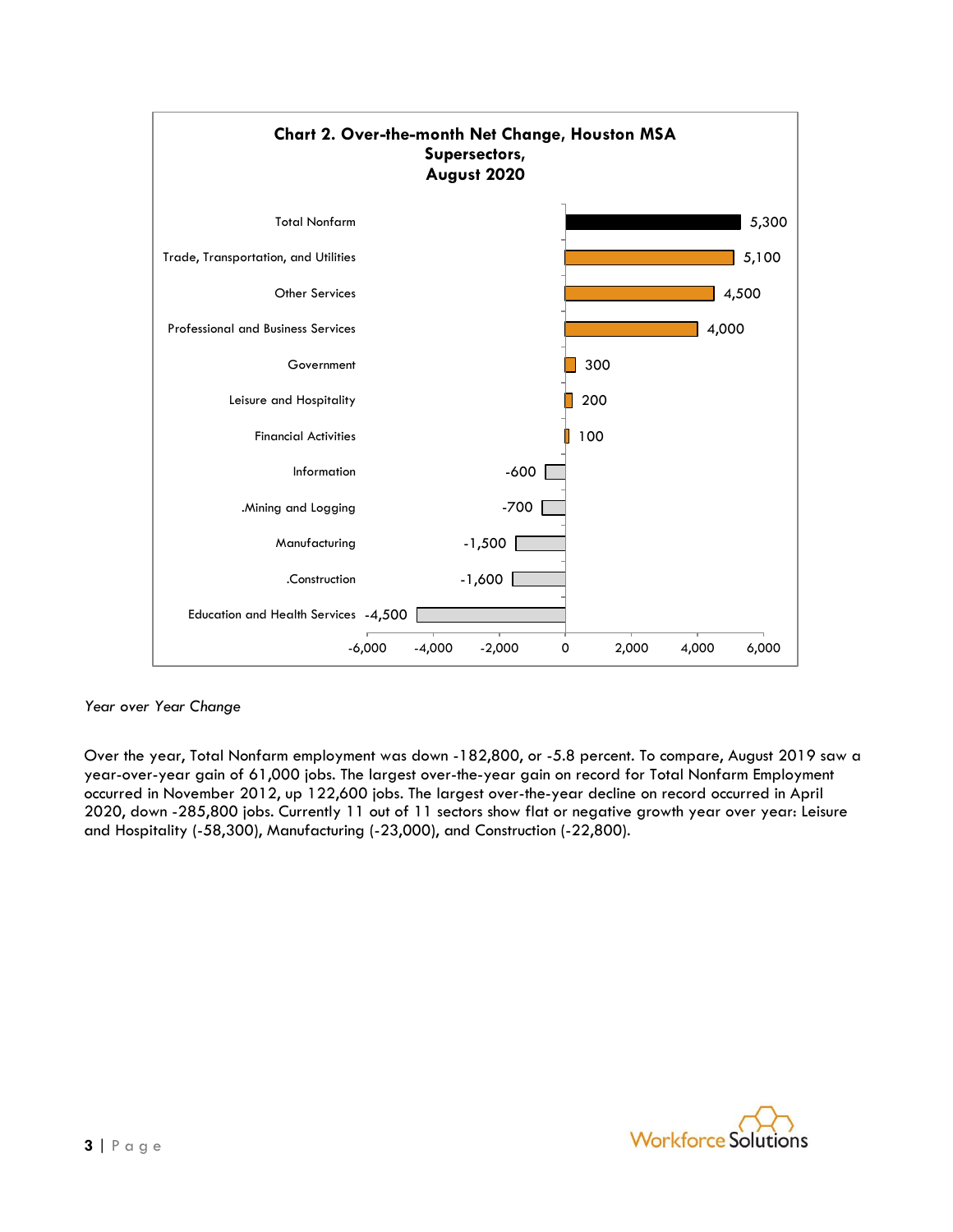



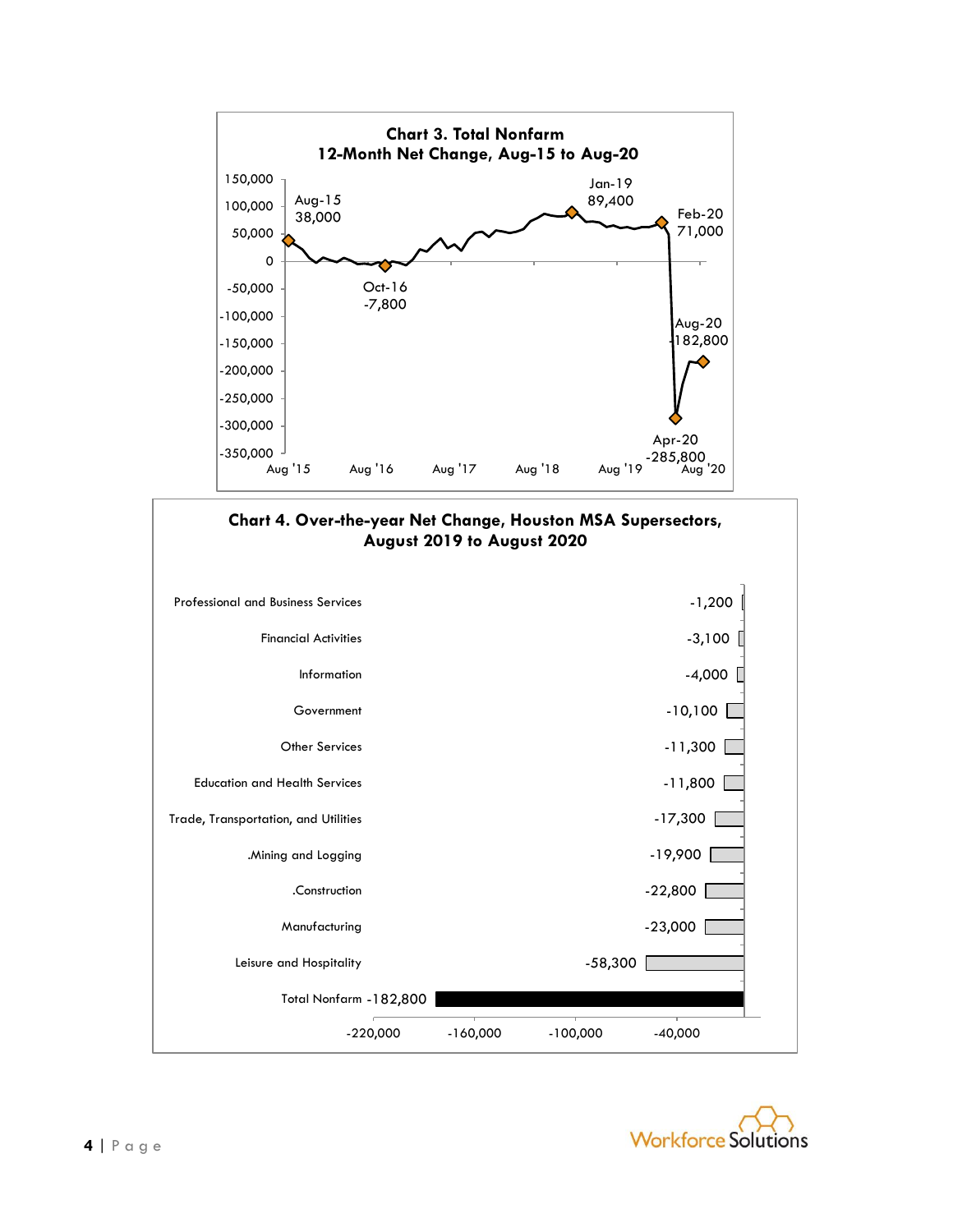Total Nonfarm employment was revised upward by 4,000 jobs for a June to July smaller net loss of -18,200 compared to an original estimate of -22,200 jobs. An upward revision of +3,900 jobs in Government was the largest contributor followed by Education and Health Services (+1,300) and Construction (+600). Downward revisions in Professional and Business Services (-800), Other Services (-600), and Manufacturing (-300) provided a partial offset of the overall upward revision to Total Nonfarm employment.



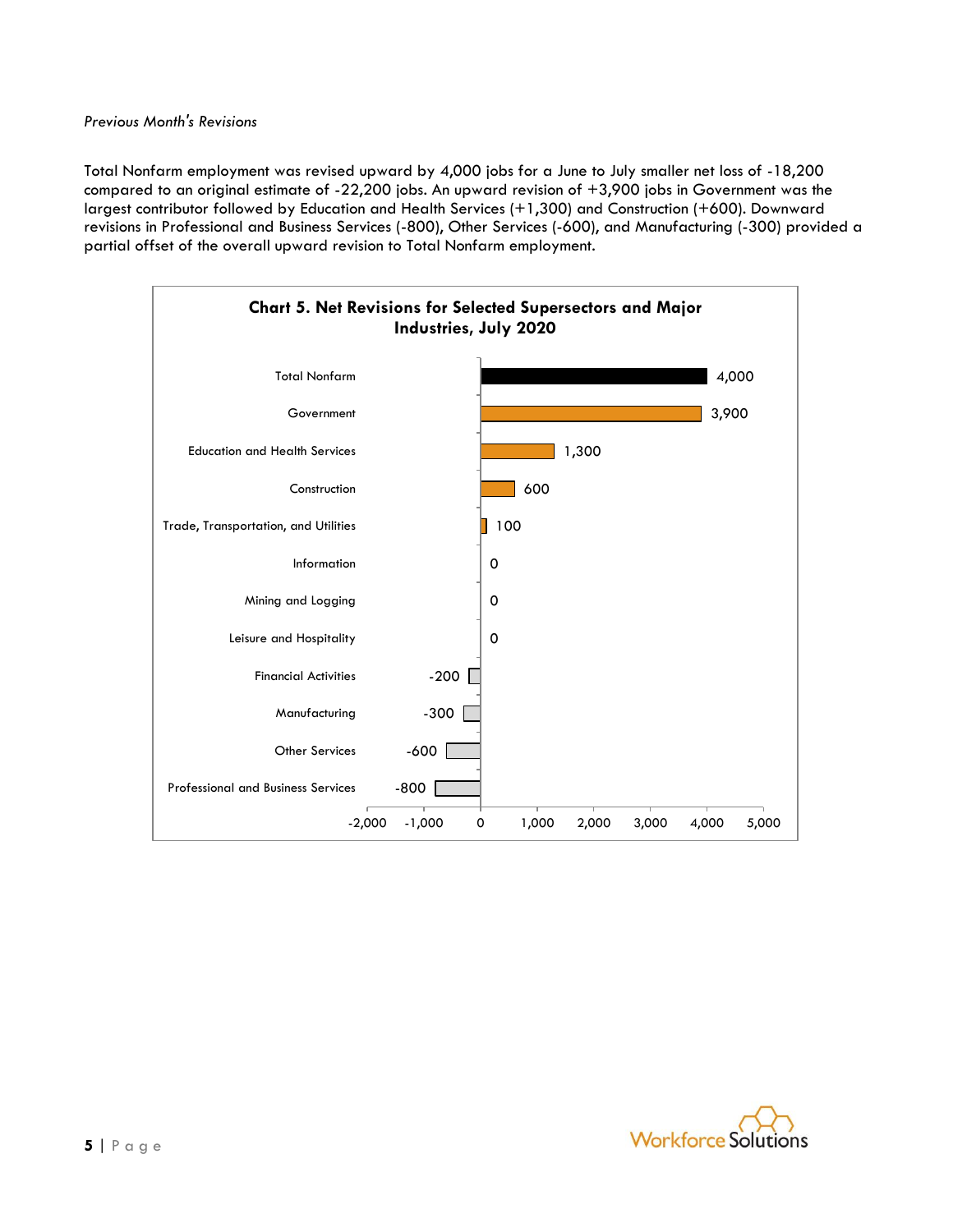### **GAINING INDUSTRY HIGHLIGHTS**

## **Trade, Transportation, and Utilities**

#### *One Month Change*

Trade, Transportation, and Utilities was the largest gaining sector over the month up 5,100 jobs, or 0.8 percent. This was the largest-ever one-month gain in the month of August since records began in 1990. The largest over-themonth gain on record for this sector occurred in November 2019, up 15,300 jobs. The largest one-month decline on record occurred in April 2020, down -45,800 jobs. Historically in the month of August, Trade, Transportation, and Utilities has added an average of 2,700 jobs over the month, which indicates that this month's gains are substantially above the long-term average. Retail Trade was the largest contributor to the overall sector's increase, up 3,400 jobs over the month. The second-largest contributor was Wholesale Trade, which added 1,000 jobs from July to August. Lastly, Transportation, Warehousing, and Utilities contributed 700 jobs.



#### *Year over Year and Year to Date*

Year over year, Trade, Transportation, and Utilities was down -17,300 jobs, or -2.8 percent. The largest over-theyear gain on record for this sector occurred in November 2007, up 23,300 jobs. The largest over-the-year decline on record occurred in April 2020, down -33,600 jobs. Wholesale Trade was the largest contributor to the overall sector's decline, down -11,200 jobs over the year. The second-largest declining contributor was Retail Trade, which lost -6,700 jobs from August a year ago. Lastly, Transportation, Warehousing, and Utilities offset a portion of the sector's losses with a gain of 600 jobs. Trade, Transportation, and Utilities' share of Houston area Total Nonfarm Employment has risen from 19.9 percent to 20.6 percent over the past year.

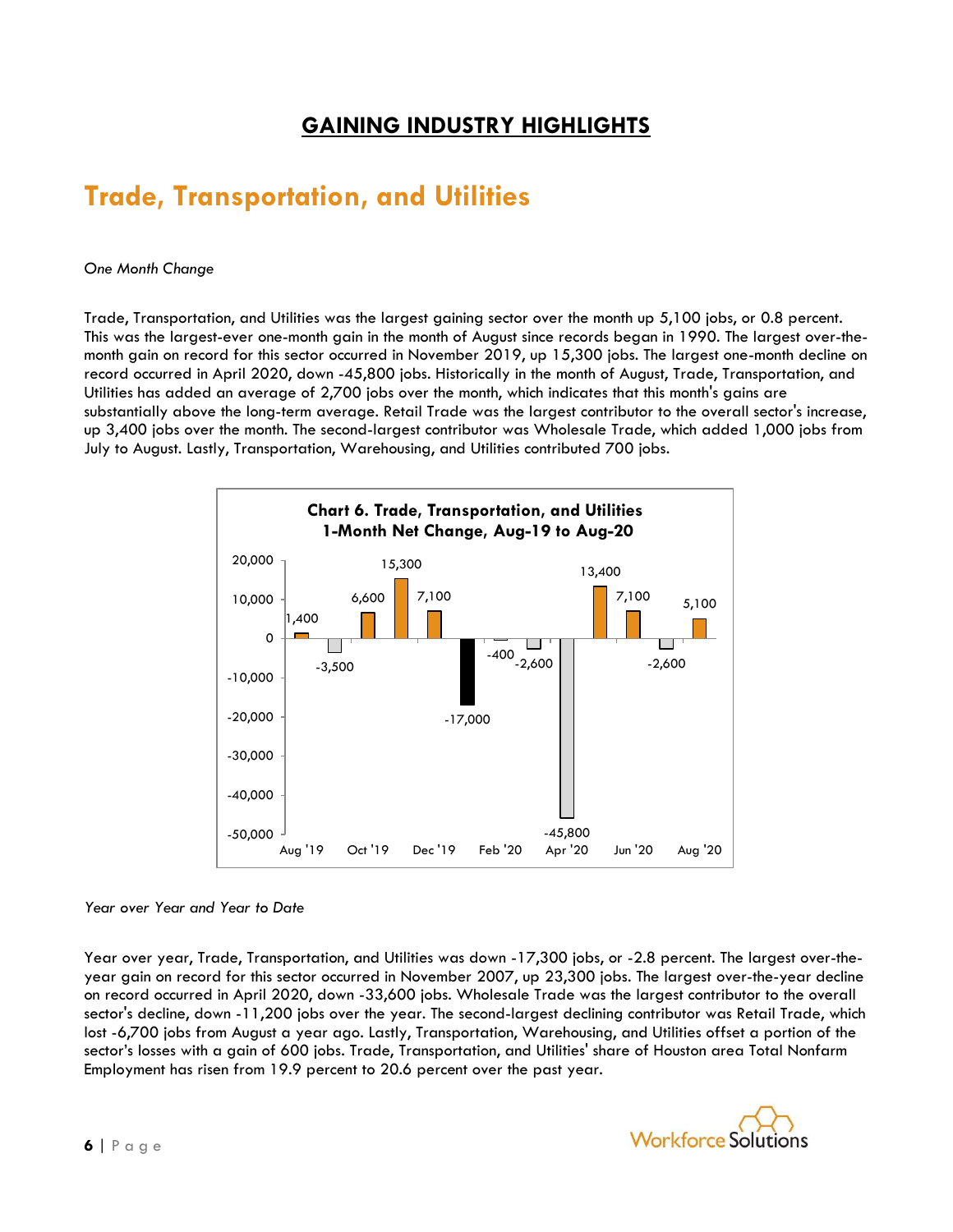

Trade, Transportation, and Utilities employment was revised upward by 100 jobs for a June to July smaller net loss of -2,600 compared to an original estimate of -2,700 jobs.

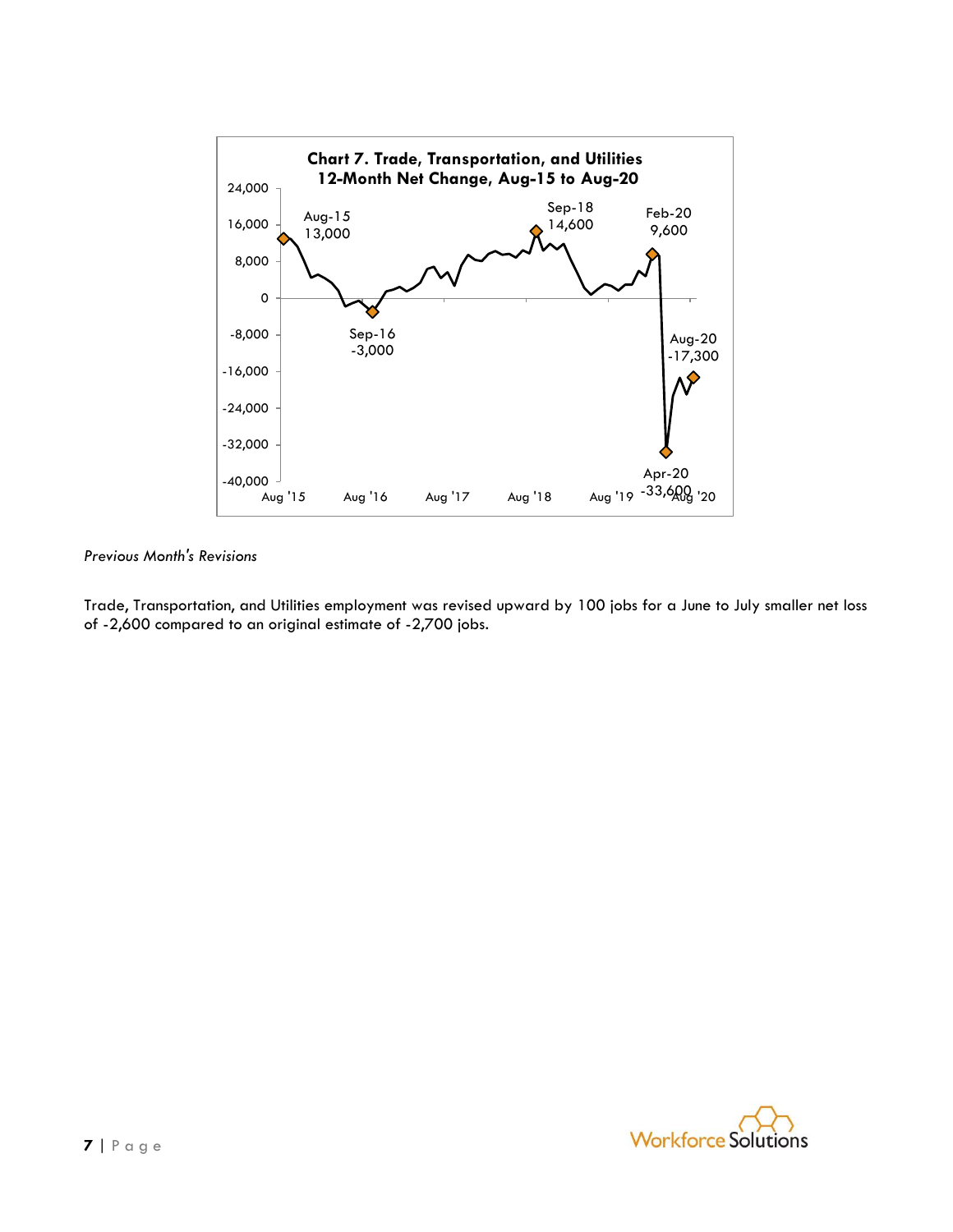### **Other Services**

#### *One Month Change*

Other Services was the second-largest gaining sector over the month up 4,500 jobs, or 4.5 percent. This was the largest-ever one-month gain in the month of August since records began in 1990. The largest over-the-month gain on record for this sector occurred in June 2020, up 6,600 jobs. The largest one-month decline on record occurred in April 2020, down -28,500 jobs. Historically in the month of August, Other Services has on average lost -800 jobs over the month, which indicates that this month's gains are substantially above the long-term average. Job losses are typically recorded in August of each year with only a handful of exceptions in the history of the series.



*Year over Year and Year to Date*

Year over year, Other Services was down -11,300 jobs, or -9.7 percent. This was the largest-ever year-over-year decline in the month of August since records began in 1990. The largest over-the-year gain on record for this sector occurred in March 2020, up 5,900 jobs. The largest over-the-year decline on record occurred in May 2020, down -25,100 jobs. Other Services' share of Houston area Total Nonfarm Employment has fallen from 3.7 percent to 3.5 percent over the past year.

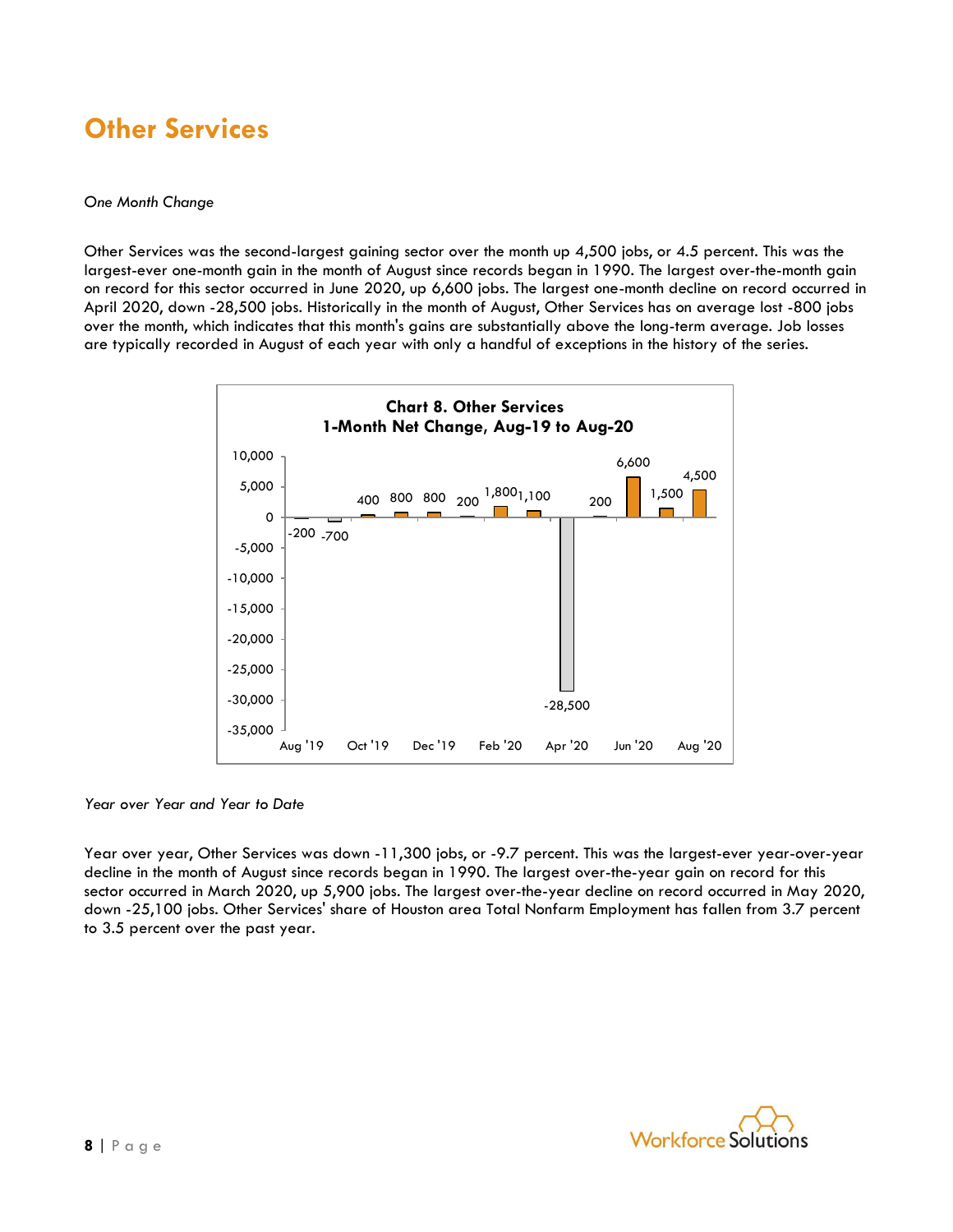

Other Services employment was revised downward by -600 jobs for a June to July smaller net gain of 1,500 compared to an original estimate of 2,100 jobs.

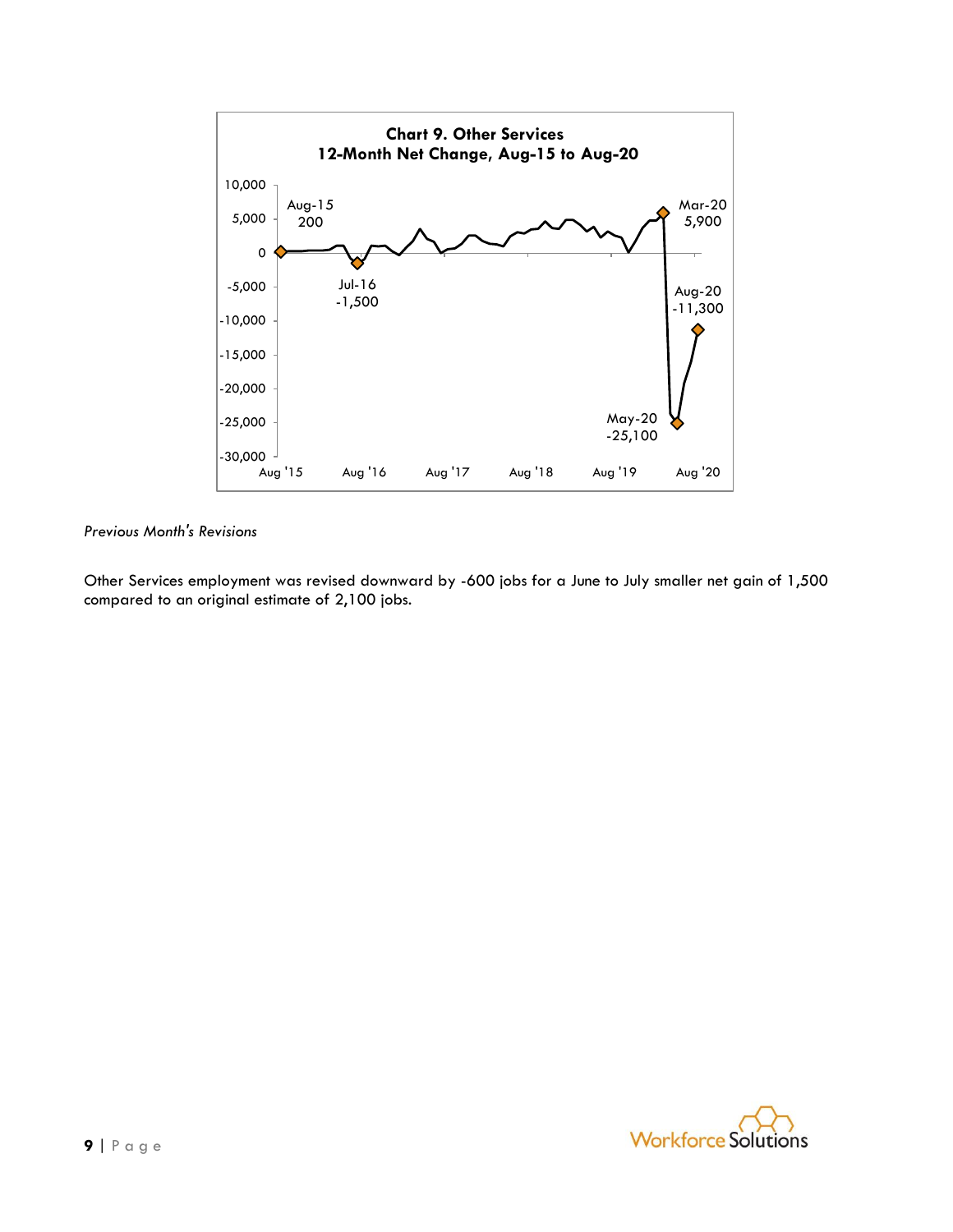### **Professional and Business Services**

#### *One Month Change*

Professional and Business Services was the third-largest gaining sector over the month up 4,000 jobs, or 0.8 percent. The largest over-the-month gain on record for this sector occurred in June 2020, up 14,300 jobs. The largest one-month decline on record occurred in April 2020, down -24,700 jobs. Historically in the month of August, Professional and Business Services has on average added 1,800 jobs over the month, which indicates that this month's gains are substantially above the long-term average. Professional, Scientific, and Technical Services was the largest contributor to the overall sector's increase, up 2,100 jobs over the month. The second-largest contributor was Administrative and Support and Waste Management and Remediation Services, which added 1,500 jobs from July to August. Lastly, Management of Companies and Enterprises contributed 400 jobs.



*Year over Year and Year to Date*

Year over year, Professional and Business Services was down -1,200 jobs, or -0.2 percent. Currently, this sector is the fastest-growing in percentage terms in the Houston. The largest over-the-year gain on record for this sector occurred in November 2012, up 30,800 jobs. The largest over-the-year decline on record occurred in October 2009, down -35,100 jobs. Management of Companies and Enterprises was the largest contributor to the overall sector's decline, down -3,500 jobs over the year. The second-largest declining contributor was Administrative and Support and Waste Management and Remediation Services, which lost -3,500 jobs from August a year ago. Lastly, Professional, Scientific, and Technical Services offset a portion of the sector's losses with a gain of 5,800 jobs. Professional and Business Services's share of Houston area Total Nonfarm Employment has risen from 16.2 percent to 17.2 percent over the past year.

![](_page_9_Picture_6.jpeg)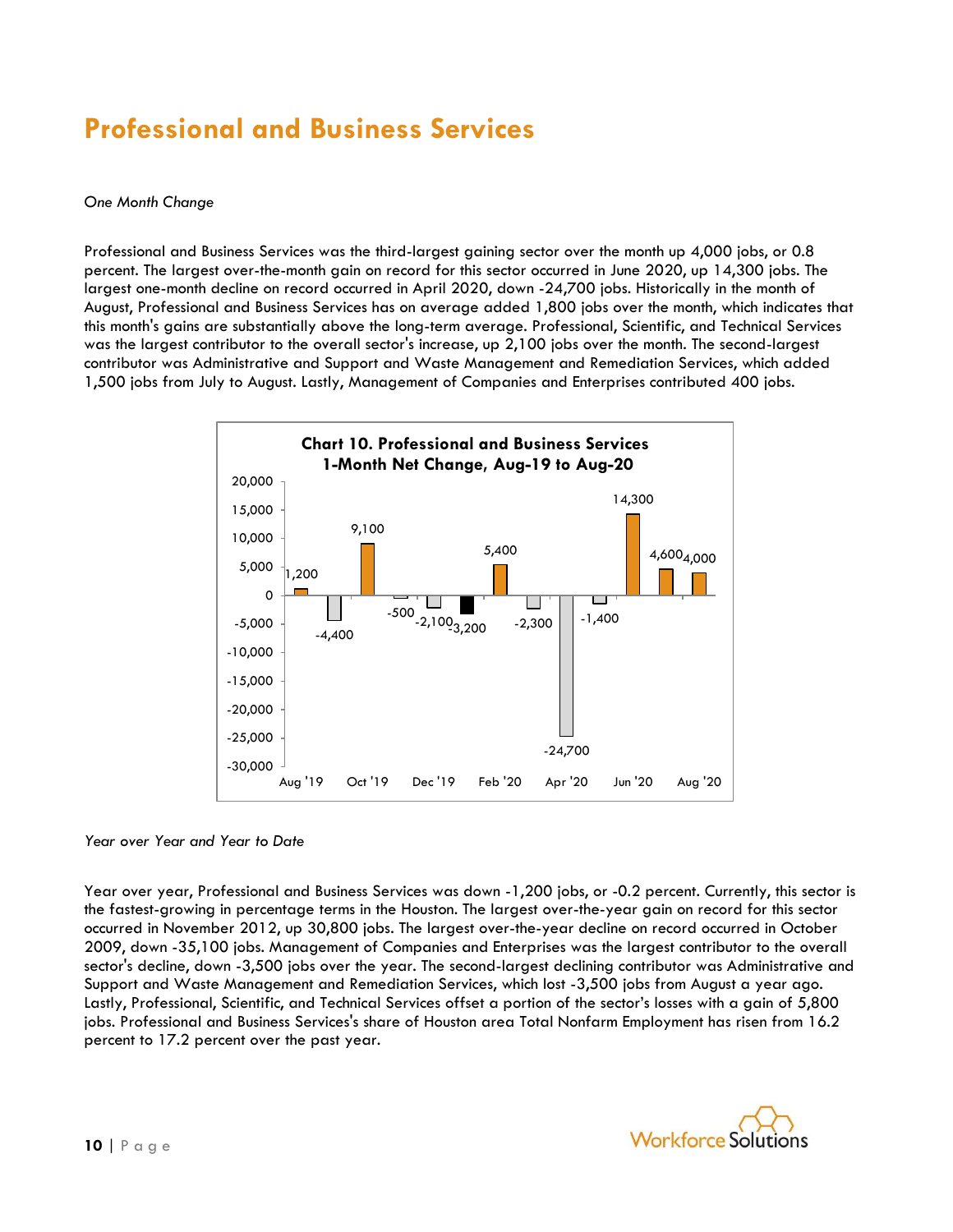![](_page_10_Figure_0.jpeg)

Professional and Business Services employment was revised downward by -800 jobs for a June to July smaller net gain of 4,600 compared to an original estimate of 5,400 jobs.

![](_page_10_Picture_3.jpeg)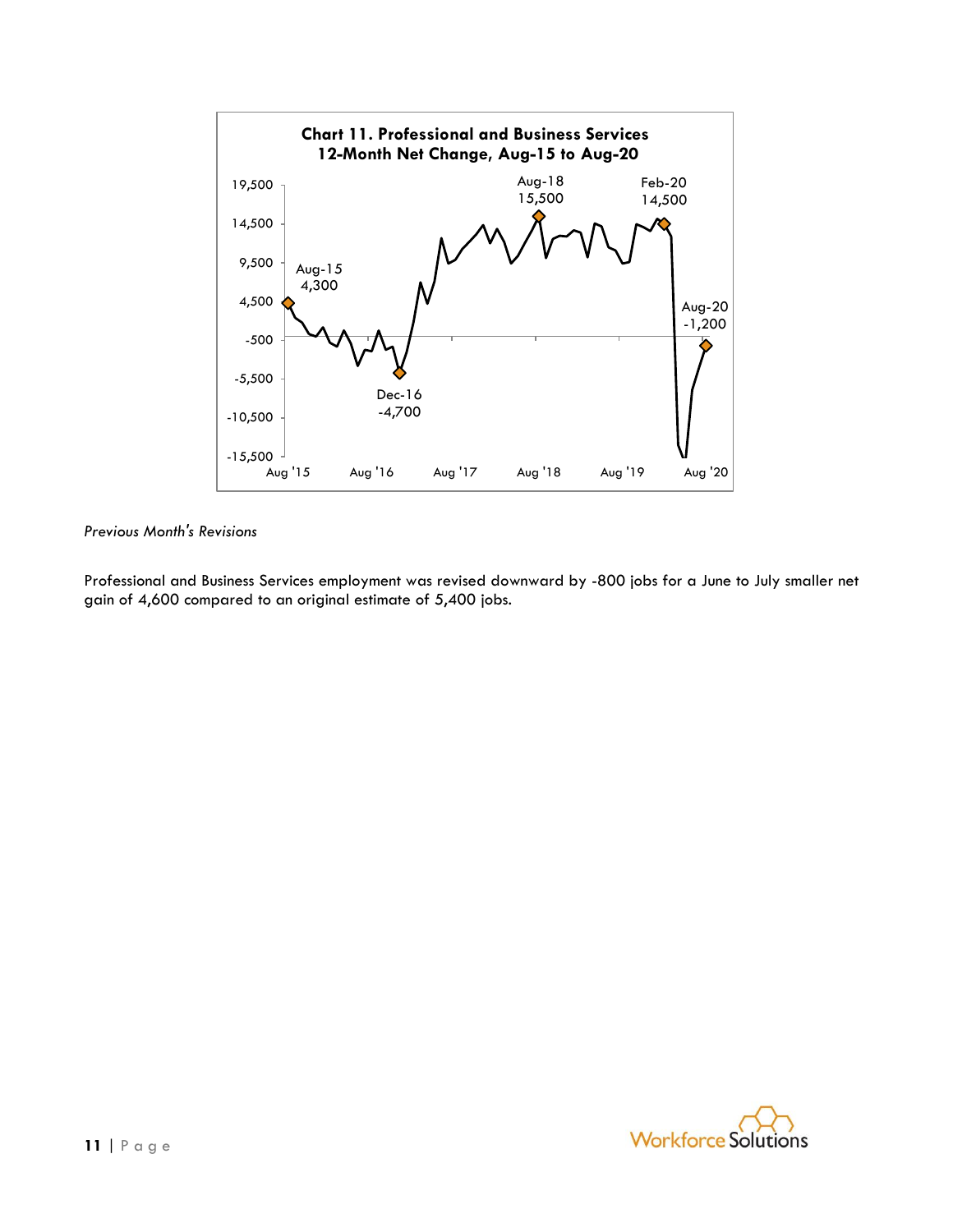### **Government**

#### *One Month Change*

Government also saw an increase over the month up 300 jobs, or 0.1 percent. The largest over-the-month gain on record for this sector occurred in September 2013, up 22,500 jobs. The largest one-month decline on record occurred in April 2020, down -11,500 jobs. Historically in the month of August, Government has on average lost - 200 jobs over the month, which indicates that this month's gains are substantially above the long-term average. Declines in Government employment in August of each year have become typical since 2008 when changes were made to the start dates of public education employee contracts. As a result, seasonal declines in the sector, which are primarily concentrated in Local Government Educational Services, now extend from June through August of each year. Federal Government was the largest contributor to the overall sector's increase, up 4,300 jobs over the month. The second-largest contributor was State Government, which added 900 jobs from July to August. Lastly, Local Government offset a portion of the sector's gains with a loss of -4,900 jobs.

![](_page_11_Figure_3.jpeg)

#### *Year over Year and Year to Date*

Year over year, Government was down -10,100 jobs, or -2.6 percent. Currently, this sector is the third-fastest growing in percentage terms in the Houston area. The largest over-the-year gain on record for this sector occurred in May 2010, up 19,100 jobs. The largest over-the-year decline on record occurred in January 2012, down - 17,100 jobs. State Government was the largest contributor to the overall sector's decline, down -7,500 jobs over the year. The second-largest declining contributor was Local Government, which lost -7,300 jobs from August a year ago. Lastly, Federal Government offset a portion of the sector's losses with a gain of 4,700 jobs. Government's share of Houston area Total Nonfarm Employment has risen from 12.6 percent to 13.0 percent over the past year.

![](_page_11_Picture_6.jpeg)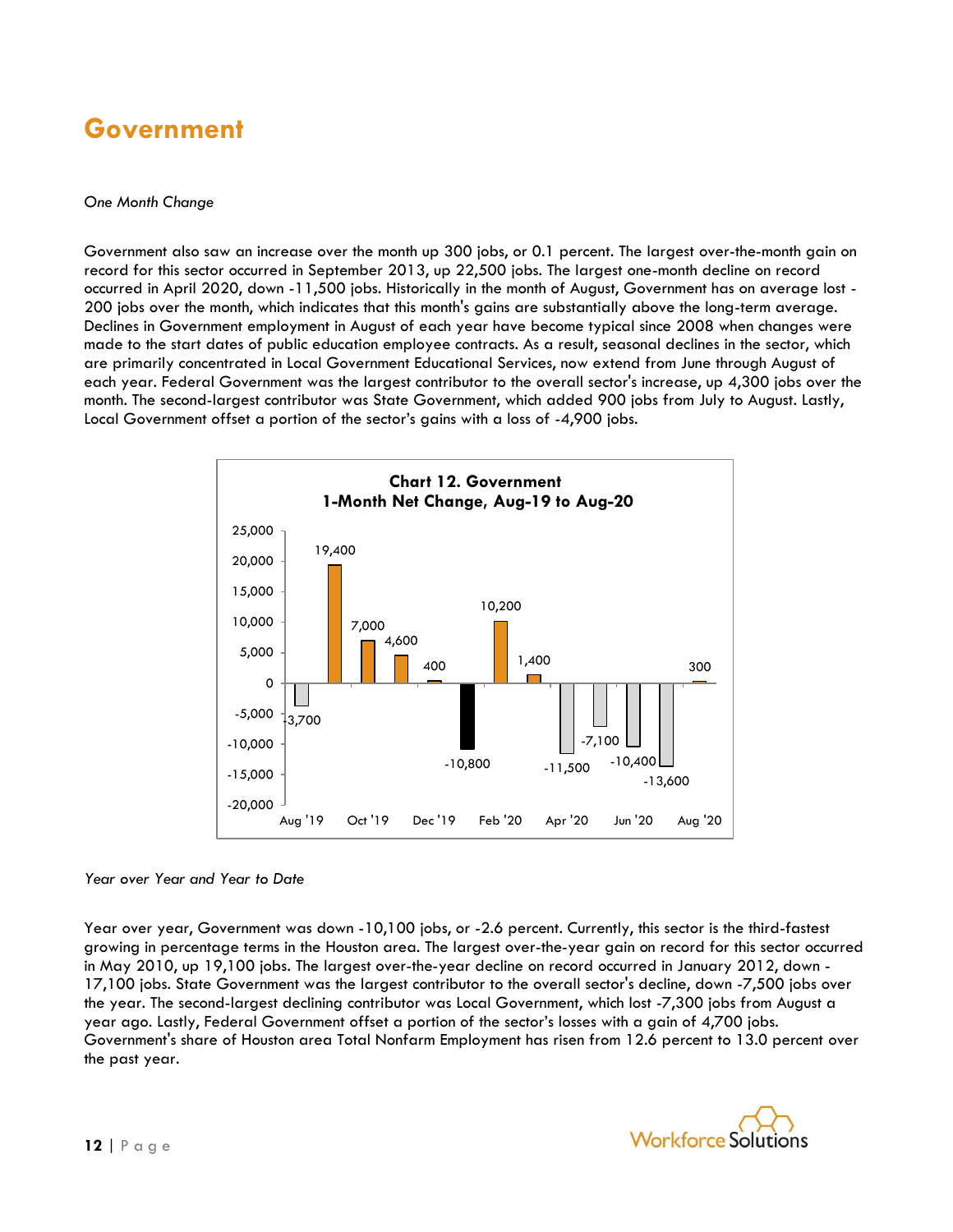![](_page_12_Figure_0.jpeg)

Government employment was revised upward by 3,900 jobs for a June to July smaller net loss of -13,600 compared to an original estimate of -17,500 jobs.

![](_page_12_Picture_3.jpeg)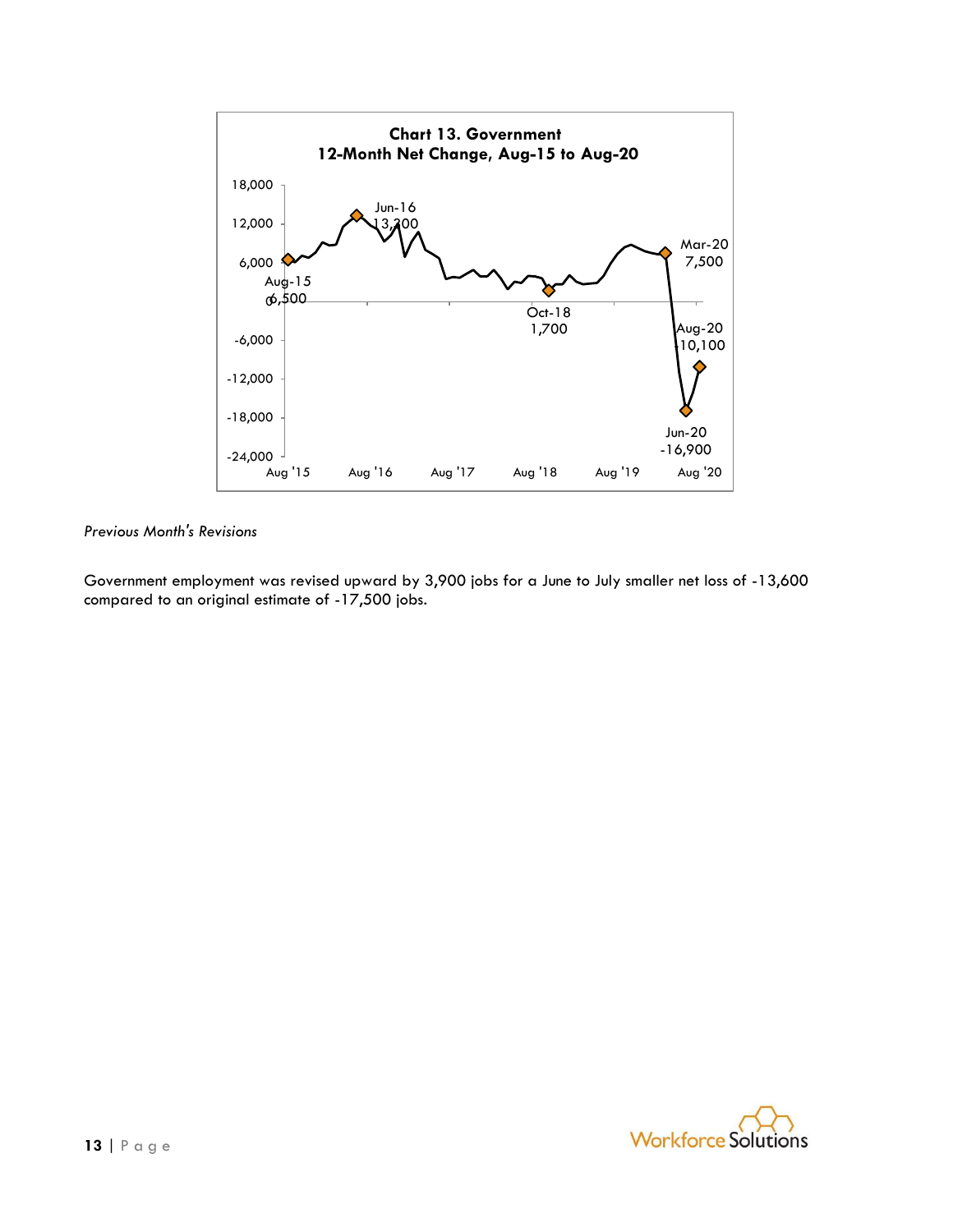## **Leisure and Hospitality**

#### *One Month Change*

Leisure and Hospitality also saw an increase over the month up 200 jobs, or 0.1 percent. The largest over-themonth gain on record for this sector occurred in May 2020, up 46,100 jobs. The largest one-month decline on record occurred in April 2020, down -120,600 jobs. Historically in the month of August, Leisure and Hospitality has on average added 20 jobs over the month, which indicates that this month's gains are substantially above the longterm average. Historically, job gains have been recorded in the month of August approximately 60 percent of the time since records began. Accommodation and Food Services was the largest contributor to the overall sector's increase, up 1,300 jobs over the month. One component industry that provided a partial offset was Arts, Entertainment, and Recreation, which lost -1,100 jobs from July to August.

![](_page_13_Figure_3.jpeg)

*Year over Year and Year to Date*

Year over year, Leisure and Hospitality was down -58,300 jobs, or -17.2 percent. This was the largest-ever yearover-year decline in the month of August since records began in 1990. Currently, this sector is the second-fastest declining in percentage terms in the Houston area. Furthermore, 31.9 percent of total (gross) jobs lost across the region over the past year can be attributed to Leisure and Hospitality. The largest over-the-year gain on record for this sector occurred in January 2016, up 17,200 jobs. The largest over-the-year decline on record occurred in April 2020, down -121,000 jobs. Accommodation and Food Services was the largest contributor to the overall sector's decline, down -45,300 jobs over the year. The second-largest declining contributor was Arts, Entertainment, and Recreation, which lost -13,000 jobs from August a year ago. Leisure and Hospitality's share of Houston area Total Nonfarm Employment has fallen from 10.7 percent to 9.4 percent over the past year.

![](_page_13_Picture_6.jpeg)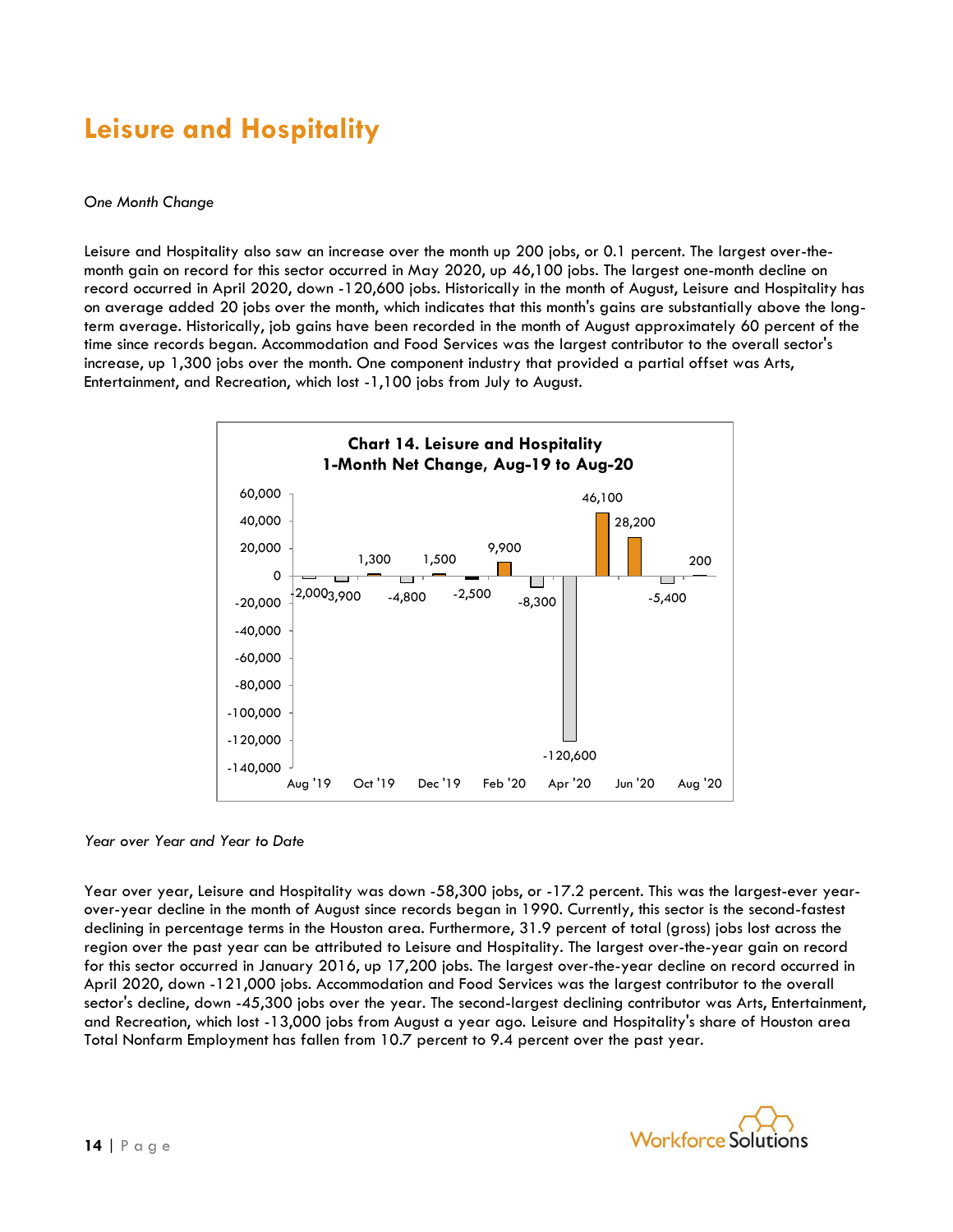![](_page_14_Figure_0.jpeg)

*Previous Month's Revisions*

Leisure and Hospitality employment saw no revision from June to July leaving the previous month's original decrease of -5,400 intact.

![](_page_14_Picture_3.jpeg)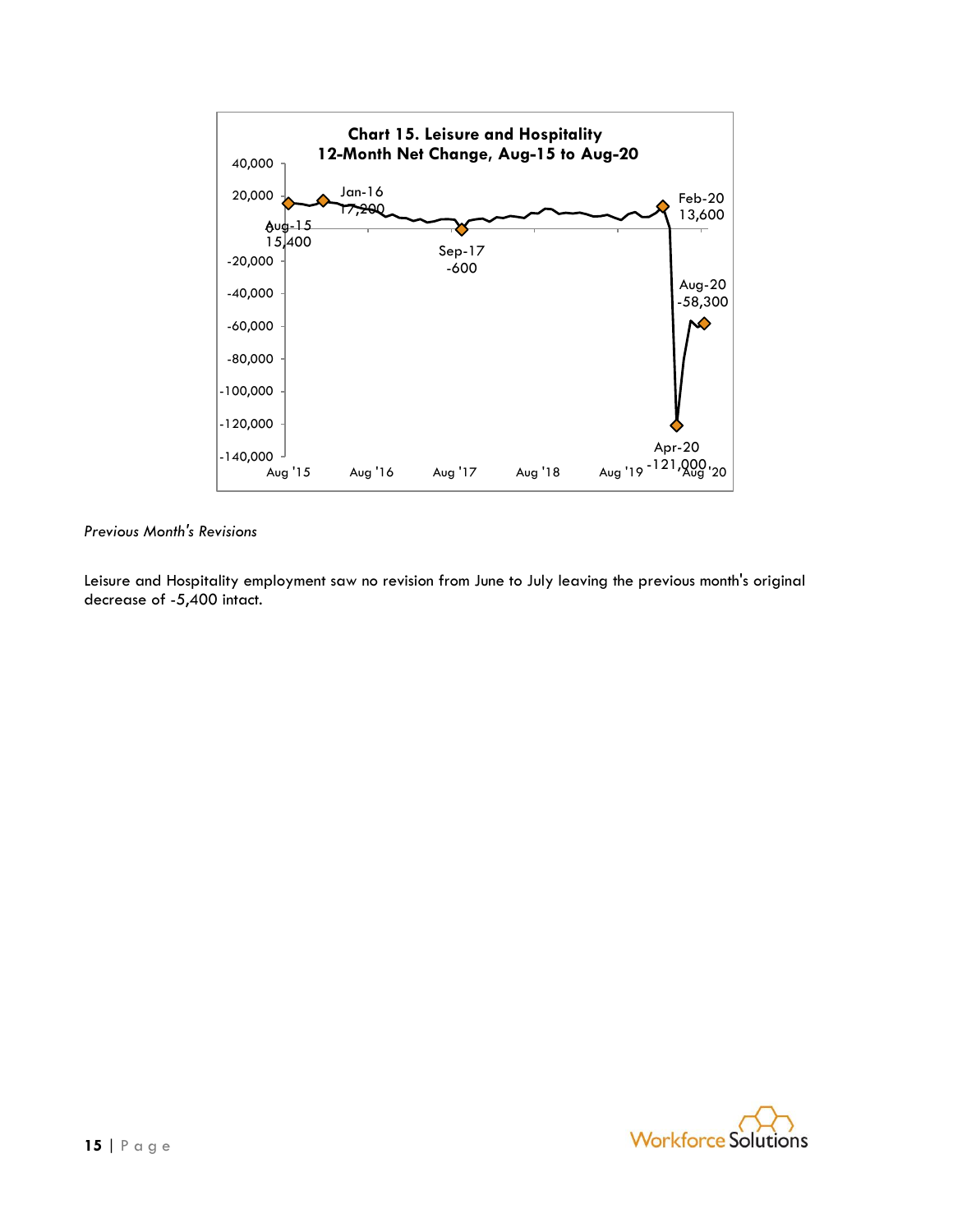### **Financial Activities**

#### *One Month Change*

Financial Activities also saw an increase over the month up 100 jobs, or 0.1 percent. The largest over-the-month gain on record for this sector occurred in October 2017, up 2,000 jobs. The largest one-month decline on record occurred in April 2020, down -5,200 jobs. Historically in the month of August, Financial Activities has on average added 200 jobs over the month, which indicates that this month's gains are substantially below the long-term average. Finance and Insurance was the largest contributor to the overall sector's increase, up 400 jobs over the month. One component industry that provided a partial offset was Real Estate and Rental and Leasing, which lost - 300 jobs from July to August.

![](_page_15_Figure_3.jpeg)

*Year over Year and Year to Date*

Year over year, Financial Activities was down -3,100 jobs, or -1.8 percent. Currently, this sector is the secondfastest growing in percentage terms in the Houston area. The largest over-the-year gain on record for this sector occurred in September 1998, up 9,000 jobs. The largest over-the-year decline on record occurred in August 2009, down -6,300 jobs. Real Estate and Rental and Leasing was the largest contributor to the overall sector's decline, down -3,700 jobs over the year. One component industry that provided a partial offset was Finance and Insurance, which gained 600 jobs from August a year ago. Financial Activities's share of Houston area Total Nonfarm Employment has risen from 5.3 percent to 5.6 percent over the past year.

![](_page_15_Picture_6.jpeg)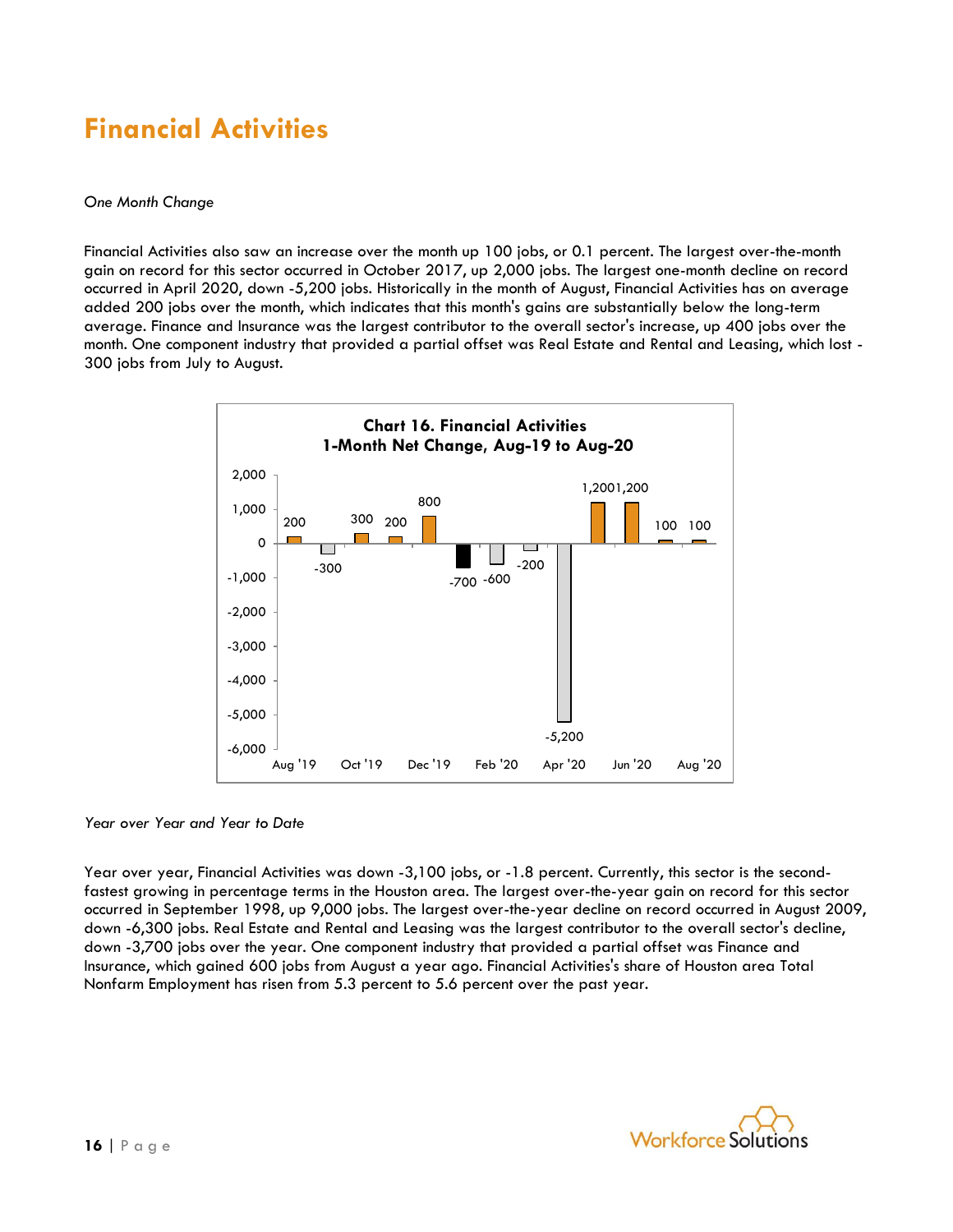![](_page_16_Figure_0.jpeg)

Financial Activities employment was revised downward by -200 jobs for a June to July smaller net gain of 100 compared to an original estimate of 300 jobs.

![](_page_16_Picture_3.jpeg)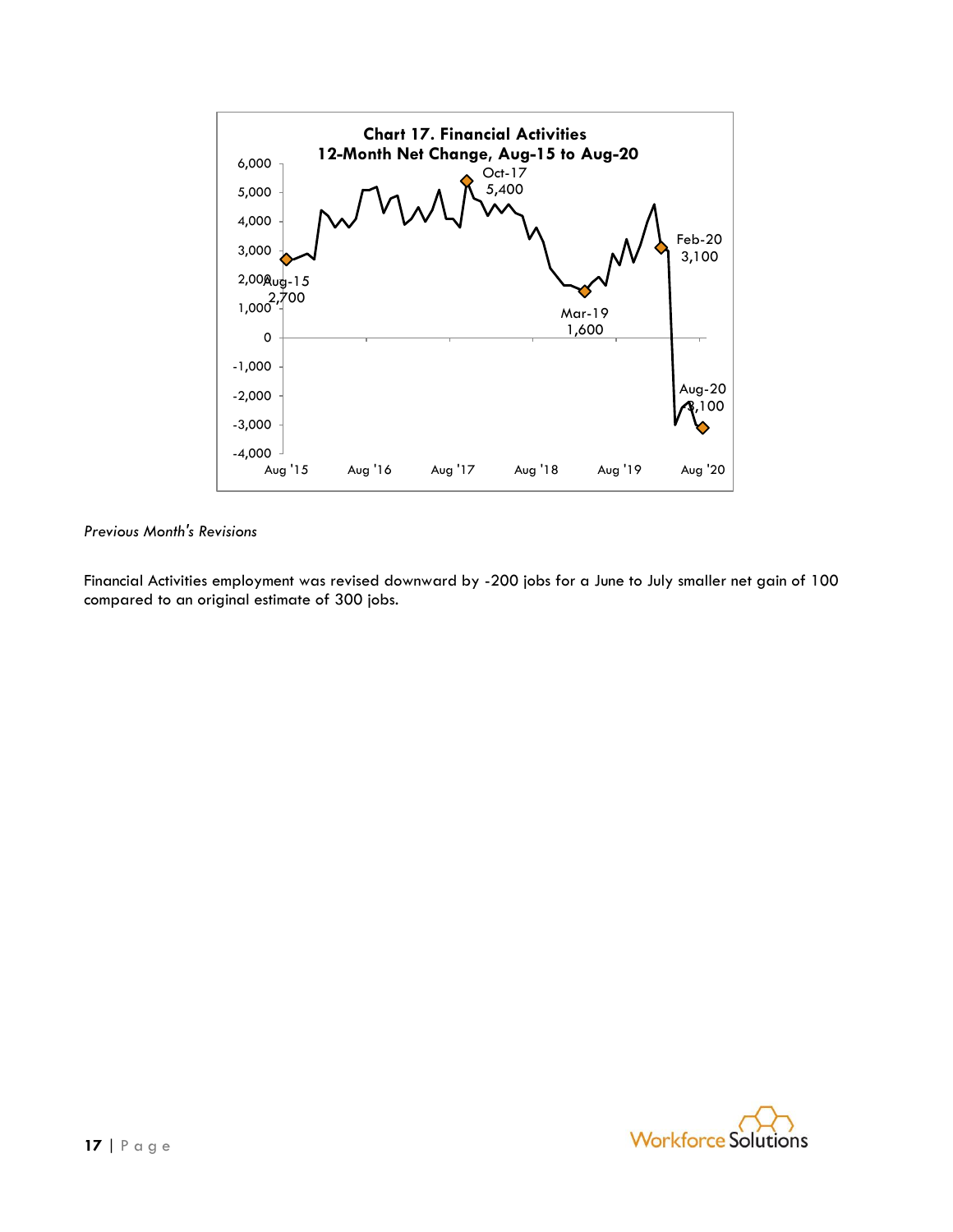### **DECLINING INDUSTRY HIGHLIGHTS**

### **Education and Health Services**

#### *One Month Change*

Education and Health Services was the largest declining sector over the month down -4,500 jobs, or -1.1 percent. This was the largest-ever one-month decline in the month of August since records began in 1990. The largest overthe-month gain on record for this sector occurred in May 2020, up 19,700 jobs. The largest one-month decline on record occurred in April 2020, down -47,400 jobs. Historically in the month of August, Education and Health Services has on average added 2,500 jobs over the month, which indicates that this month's losses are substantially below the long-term average. Health Care and Social Assistance was the largest contributor to the overall sector's decline, down -5,300 jobs over the month. One component industry that provided a partial offset was Educational Services, which gained 800 jobs from July to August.

![](_page_17_Figure_4.jpeg)

#### *Year over Year and Year to Date*

Year over year, Education and Health Services was down -11,800 jobs, or -2.9 percent. This was the largest-ever year-over-year decline in the month of August since records began in 1990. The largest over-the-year gain on record for this sector occurred in March 2015, up 17,600 jobs. The largest over-the-year decline on record occurred in April 2020, down -32,800 jobs. Health Care and Social Assistance was the largest contributor to the overall sector's decline, down -8,500 jobs over the year. The second-largest declining contributor was Educational Services, which lost -3,300 jobs from August a year ago. Education and Health Services's share of Houston area Total Nonfarm Employment has risen from 12.9 percent to 13.3 percent over the past year.

![](_page_17_Picture_7.jpeg)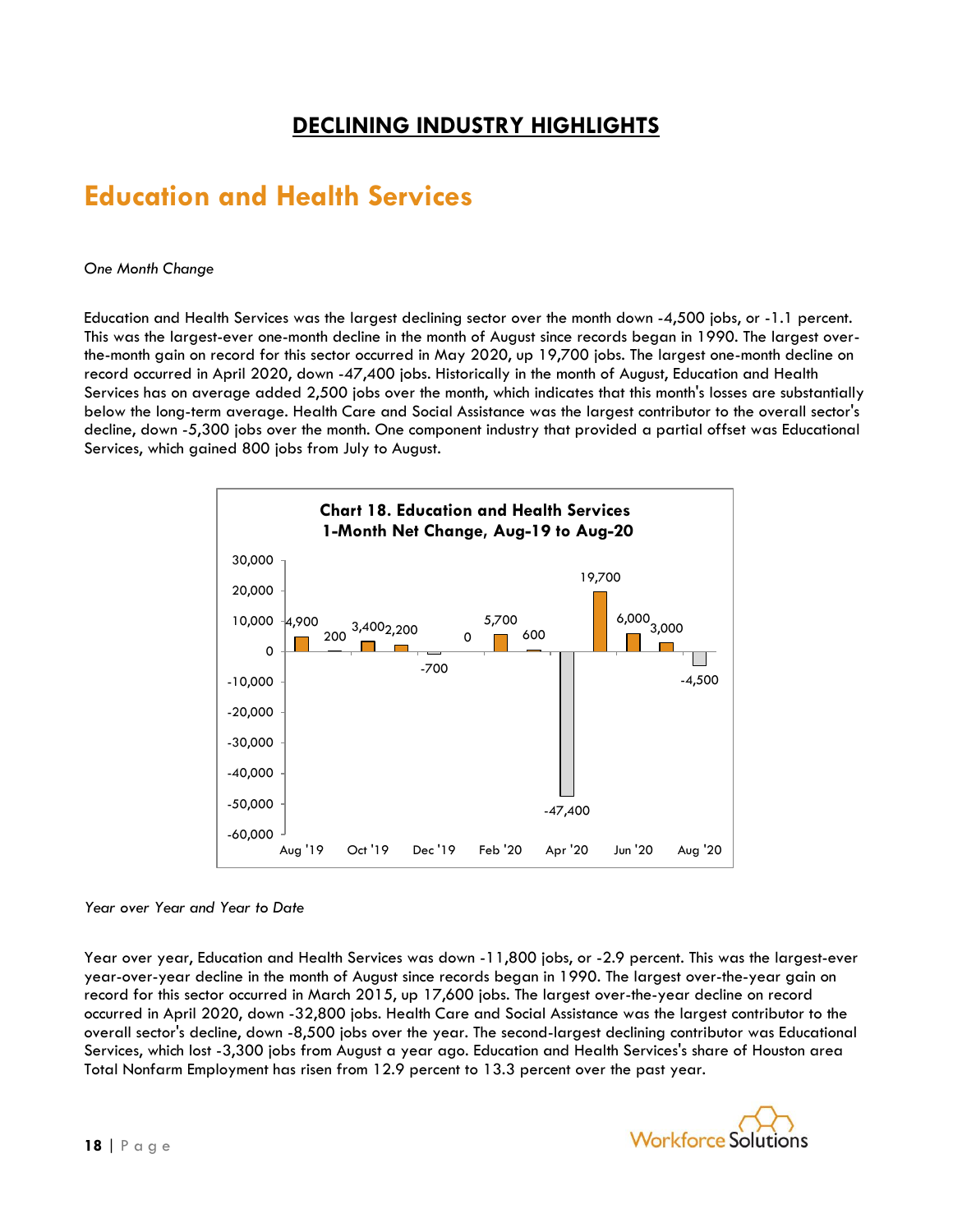![](_page_18_Figure_0.jpeg)

Education and Health Services employment was revised upward by 1,300 jobs for a June to July larger net gain of 3,000 compared to an original estimate of 1,700 jobs.

![](_page_18_Picture_3.jpeg)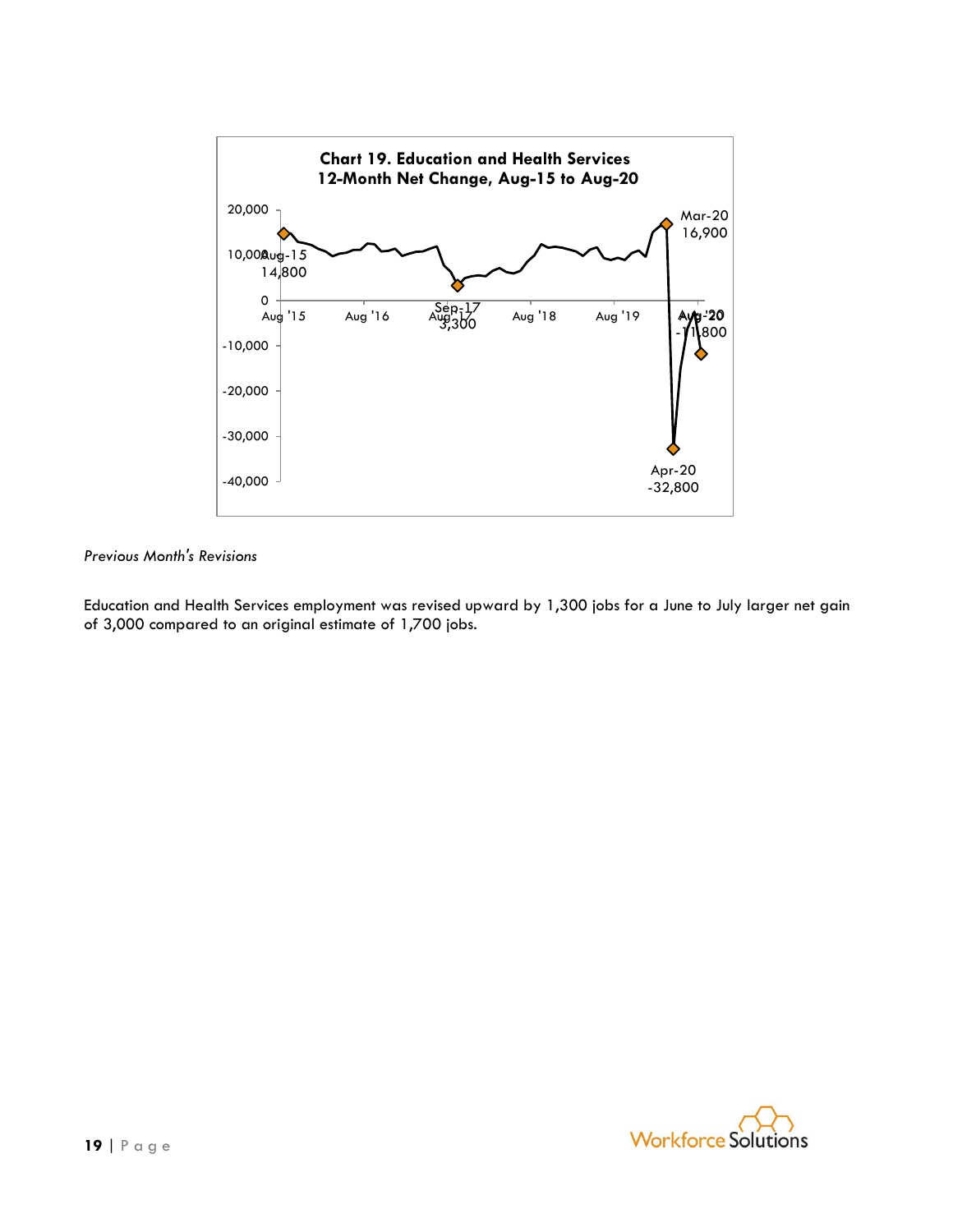## **Construction**

#### *One Month Change*

Construction was the second-largest declining sector over the month down -1,600 jobs, or -0.7 percent. The largest over-the-month gain on record for this sector occurred in February 2019, up 7,300 jobs. The largest one-month decline on record occurred in April 2020, down -25,200 jobs. Historically in the month of August, Construction has on average added 1,100 jobs over the month, which indicates that this month's losses are substantially below the long-term average. Heavy and Civil Engineering Construction was the largest contributor to the overall sector's decline, down -2,300 jobs over the month. One component industry that provided a partial offset was Construction of Buildings, which gained 300 jobs from July to August. Lastly, Specialty Trade Contractors offset a portion of the sector's losses with a gain of 400 jobs.

![](_page_19_Figure_3.jpeg)

*Year over Year and Year to Date*

Year over year, Construction was down -22,800 jobs, or -9.5 percent. The largest over-the-year gain on record for this sector occurred in December 2014, up 19,700 jobs. The largest over-the-year decline on record occurred in November 2009, down -33,700 jobs. Specialty Trade Contractors was the largest contributor to the overall sector's decline, down -14,600 jobs over the year. The second-largest declining contributor was Heavy and Civil Engineering Construction, which lost -5,100 jobs from August a year ago. Lastly, Construction of Buildings subtracted -3,100 jobs. Construction's share of Houston area Total Nonfarm Employment has fallen from 7.6 percent to 7.3 percent over the past year.

![](_page_19_Picture_6.jpeg)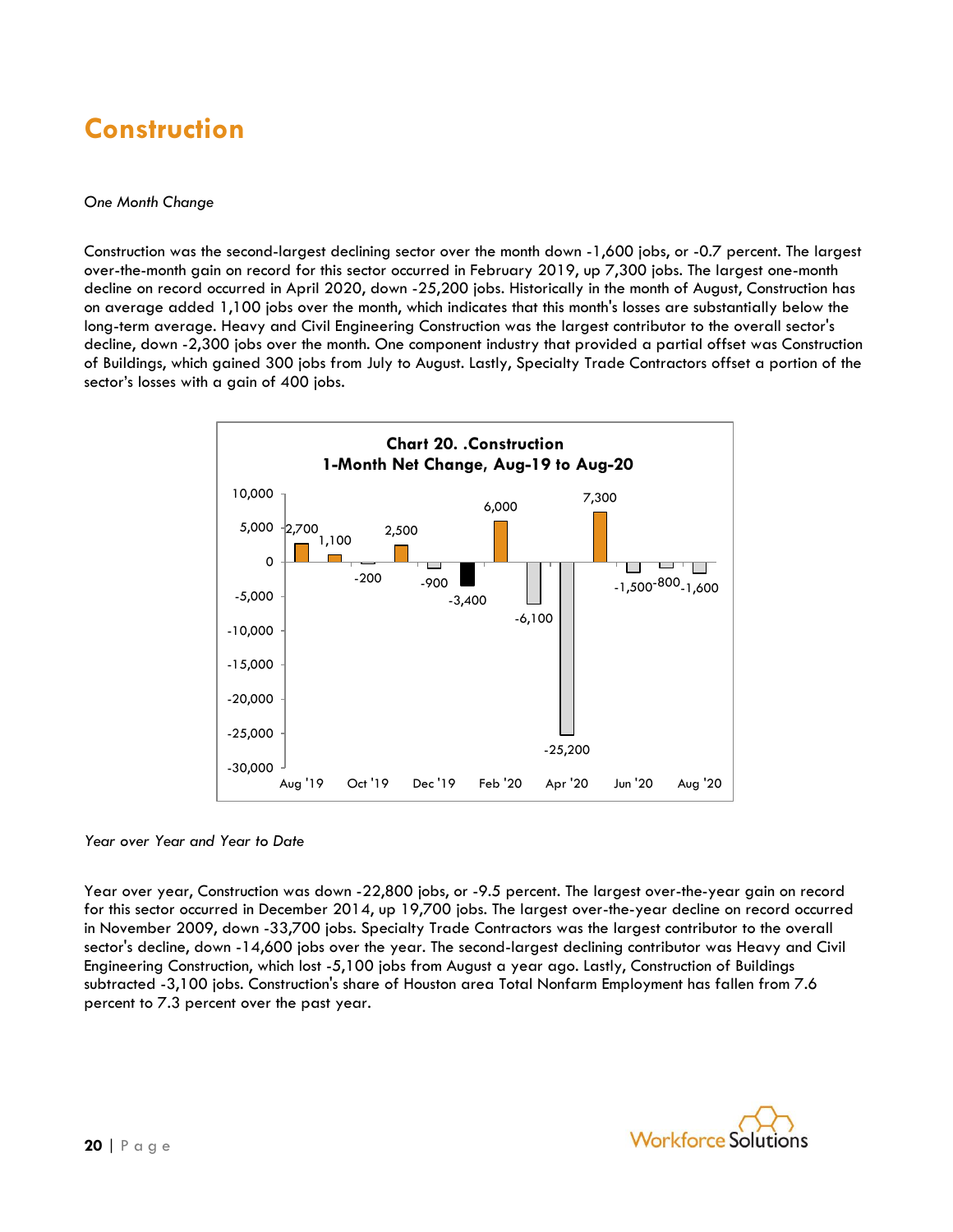![](_page_20_Figure_0.jpeg)

Construction employment was revised upward by 600 jobs for a June to July smaller net loss of -800 compared to an original estimate of -1,400 jobs.

![](_page_20_Picture_3.jpeg)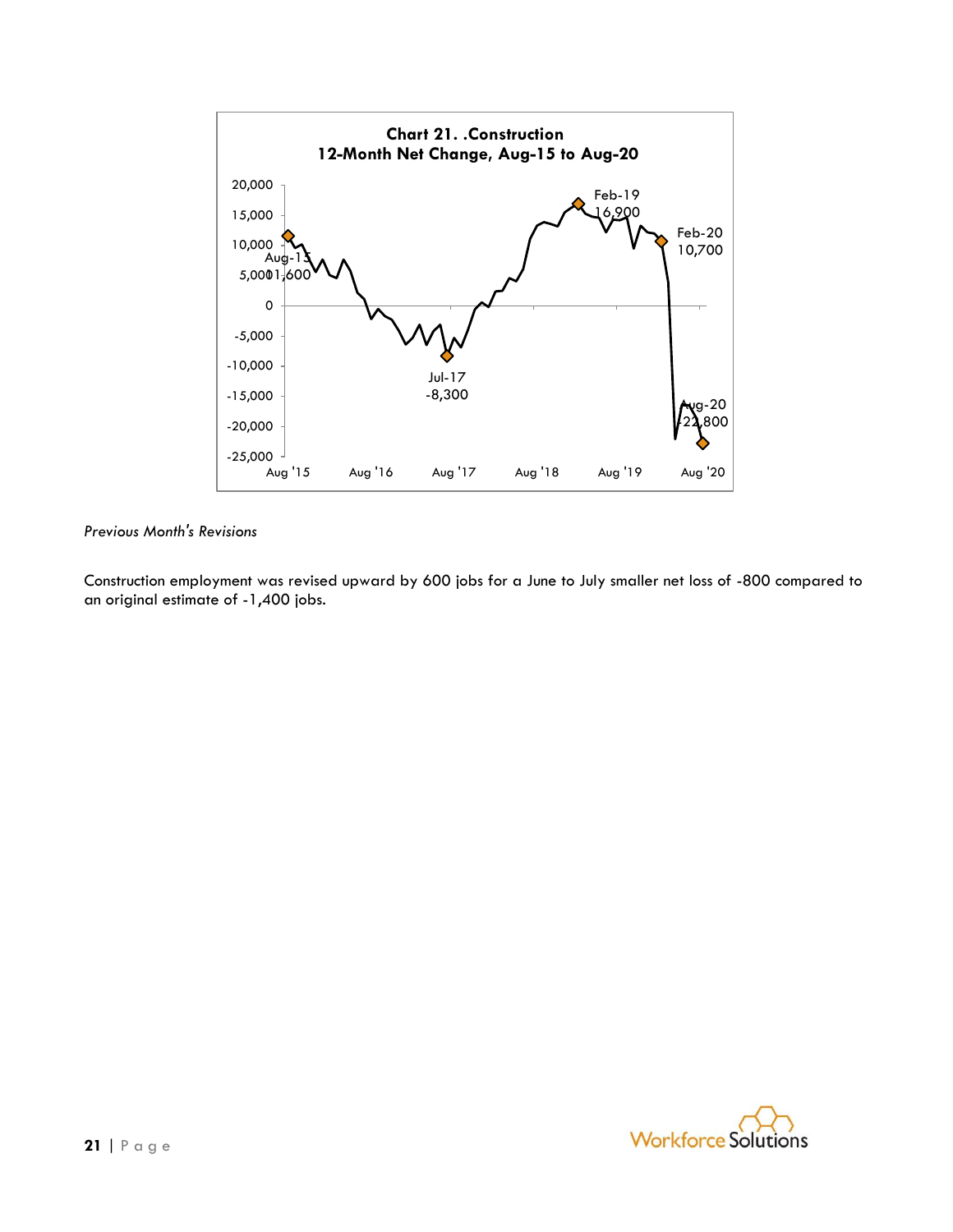### **Manufacturing**

#### *One Month Change*

Manufacturing was the third-largest declining sector over the month down -1,500 jobs, or -0.7 percent. The largest over-the-month gain on record for this sector occurred in May 2020, up 3,700 jobs. The largest one-month decline on record occurred in April 2020, down -11,600 jobs. Historically in the month of August, Manufacturing has on average added 40 jobs over the month, which indicates that this month's losses are substantially below the longterm average. Durable Goods was the largest contributor to the overall sector's decline, down -2,000 jobs over the month. One component industry that provided a partial offset was Non-Durable Goods, which gained 500 jobs from July to August.

![](_page_21_Figure_3.jpeg)

*Year over Year and Year to Date*

Year over year, Manufacturing was down -23,000 jobs, or -9.7 percent. The largest over-the-year gain on record for this sector occurred in June 2012, up 17,700 jobs. The largest over-the-year decline on record occurred in November 2009, down -28,800 jobs. Durable Goods was the largest contributor to the overall sector's decline, down -19,600 jobs over the year. The second-largest declining contributor was Non-Durable Goods, which lost - 3,400 jobs from August a year ago. Manufacturing's share of Houston area Total Nonfarm Employment has fallen from 7.5 percent to 7.2 percent over the past year.

![](_page_21_Picture_6.jpeg)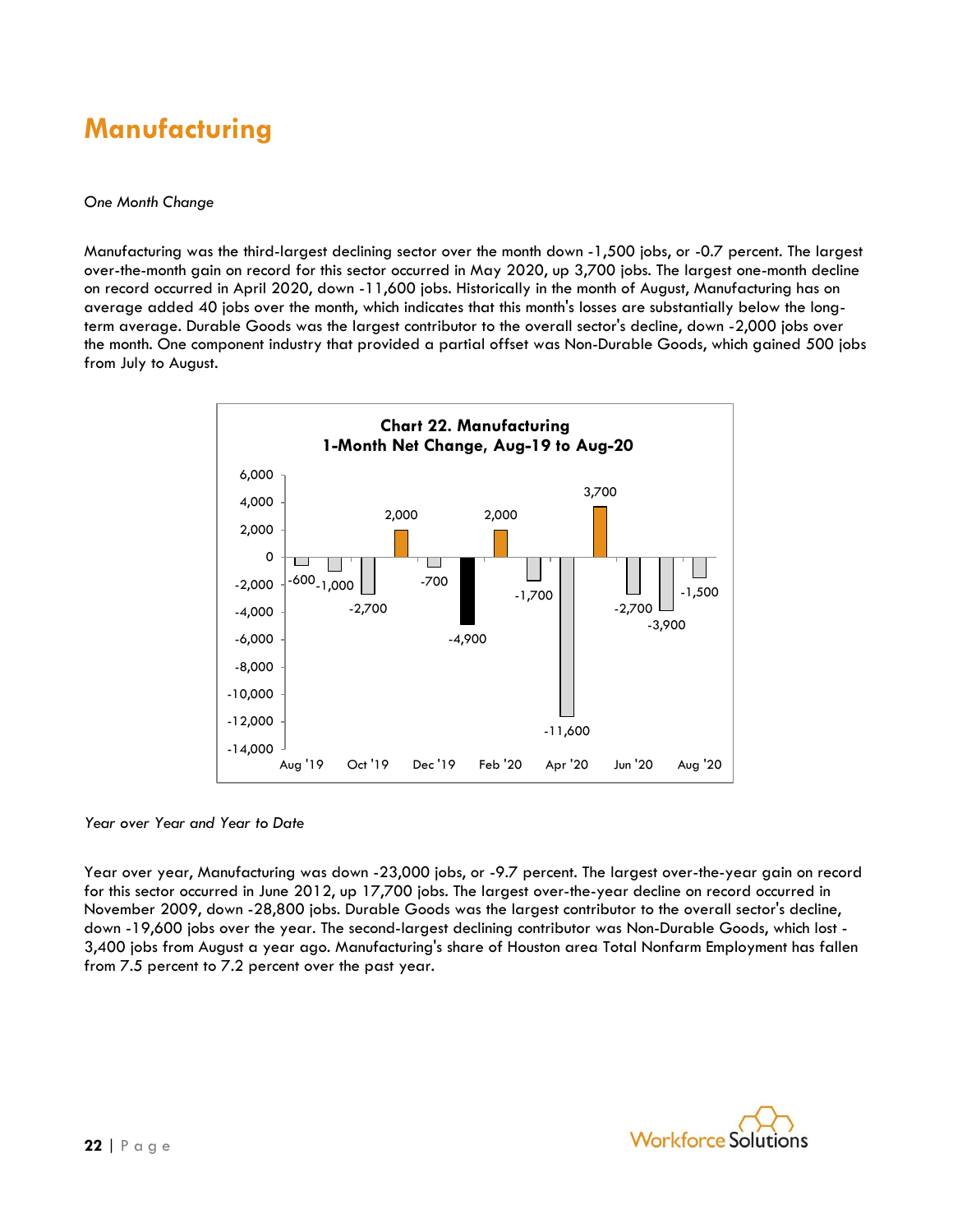![](_page_22_Figure_0.jpeg)

Manufacturing employment was revised downward by -300 jobs for a June to July larger net loss of -3,900 compared to an original estimate of -3,600 jobs.

![](_page_22_Picture_3.jpeg)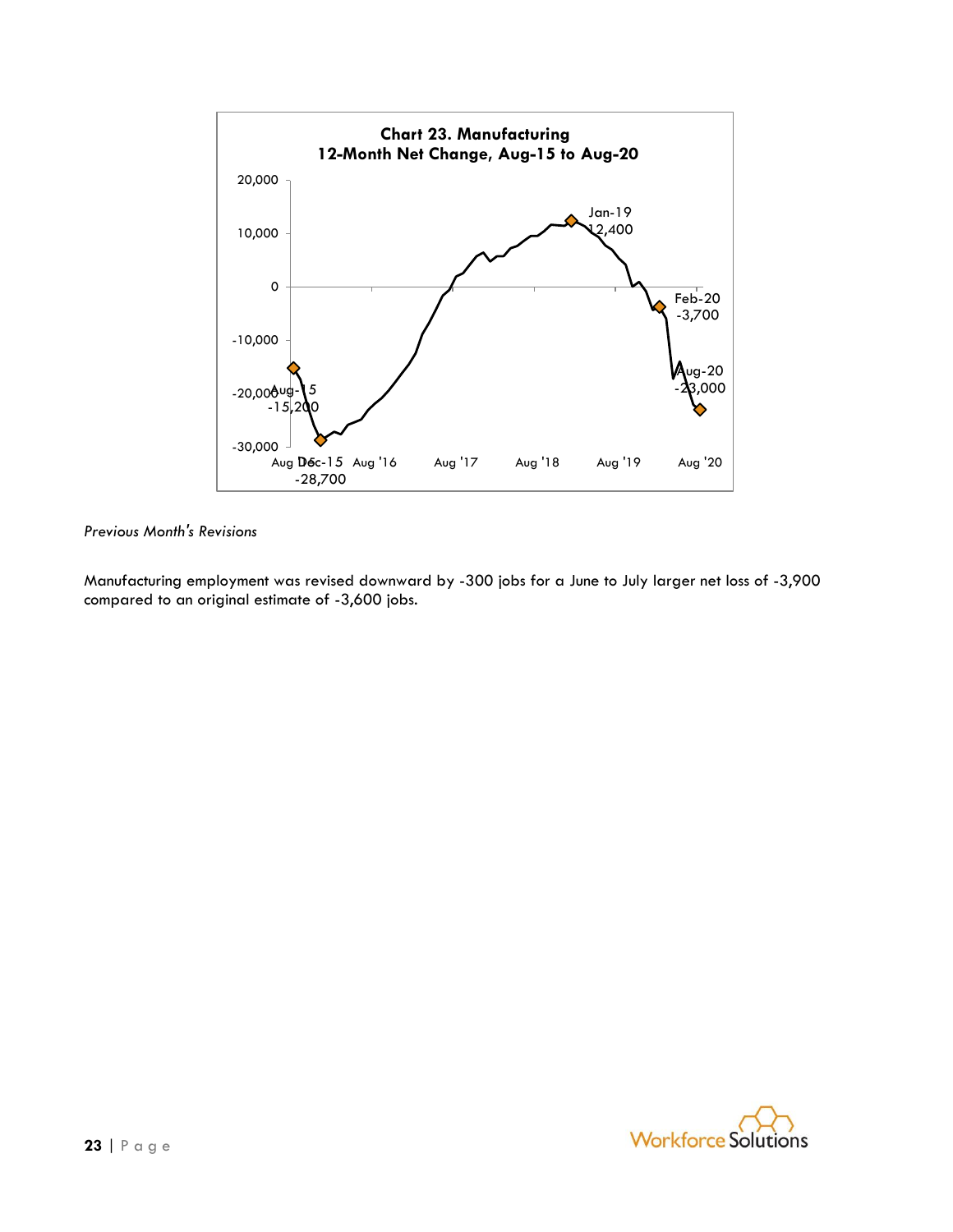## **Mining and Logging**

#### *One Month Change*

Mining and Logging also saw a decrease over the month down -700 jobs, or -1.2 percent. The largest over-themonth gain on record for this sector occurred in June 2011, up 2,800 jobs. The largest one-month decline on record occurred in April 2020, down -8,600 jobs. Historically in the month of August, Mining and Logging has on average added 60 jobs over the month, which indicates that this month's losses are substantially below the long-term average. Oil and Gas Extraction was the largest contributor to the overall sector's decline, down -400 jobs over the month. The second-largest declining contributor was Other Mining and Logging Undefined\*, which lost -200 jobs from July to August. Lastly, Support Activities for Mining subtracted -100 jobs.

![](_page_23_Figure_3.jpeg)

*Year over Year and Year to Date*

Year over year, Mining and Logging was down -19,900 jobs, or -24.9 percent. This was the largest-ever yearover-year decline in the month of August since records began in 1990. Currently, this sector is the fastest-declining in percentage terms in the Houston area. The largest over-the-year gain on record for this sector occurred in December 2011, up 11,900 jobs. The largest over-the-year decline on record occurred in December 2015, down - 21,800 jobs. Support Activities for Mining was the largest contributor to the overall sector's decline, down -14,300 jobs over the year. The second-largest declining contributor was Oil and Gas Extraction, which lost -5,500 jobs from August a year ago. Lastly, Other Mining and Logging Undefined\* subtracted -100 jobs. The absolute number of jobs in this sector most recently peaked in December 2014 at 113,000 before reaching a low of 75,700 in December 2016. Since that time, employment levels have risen by -15,800, which implies that 42.4 percent of the -37,300 jobs lost in this sector have been recovered to date. Mining and Logging's share of Houston area Total Nonfarm Employment has fallen from 2.5 percent to 2.0 percent over the past year.

![](_page_23_Picture_6.jpeg)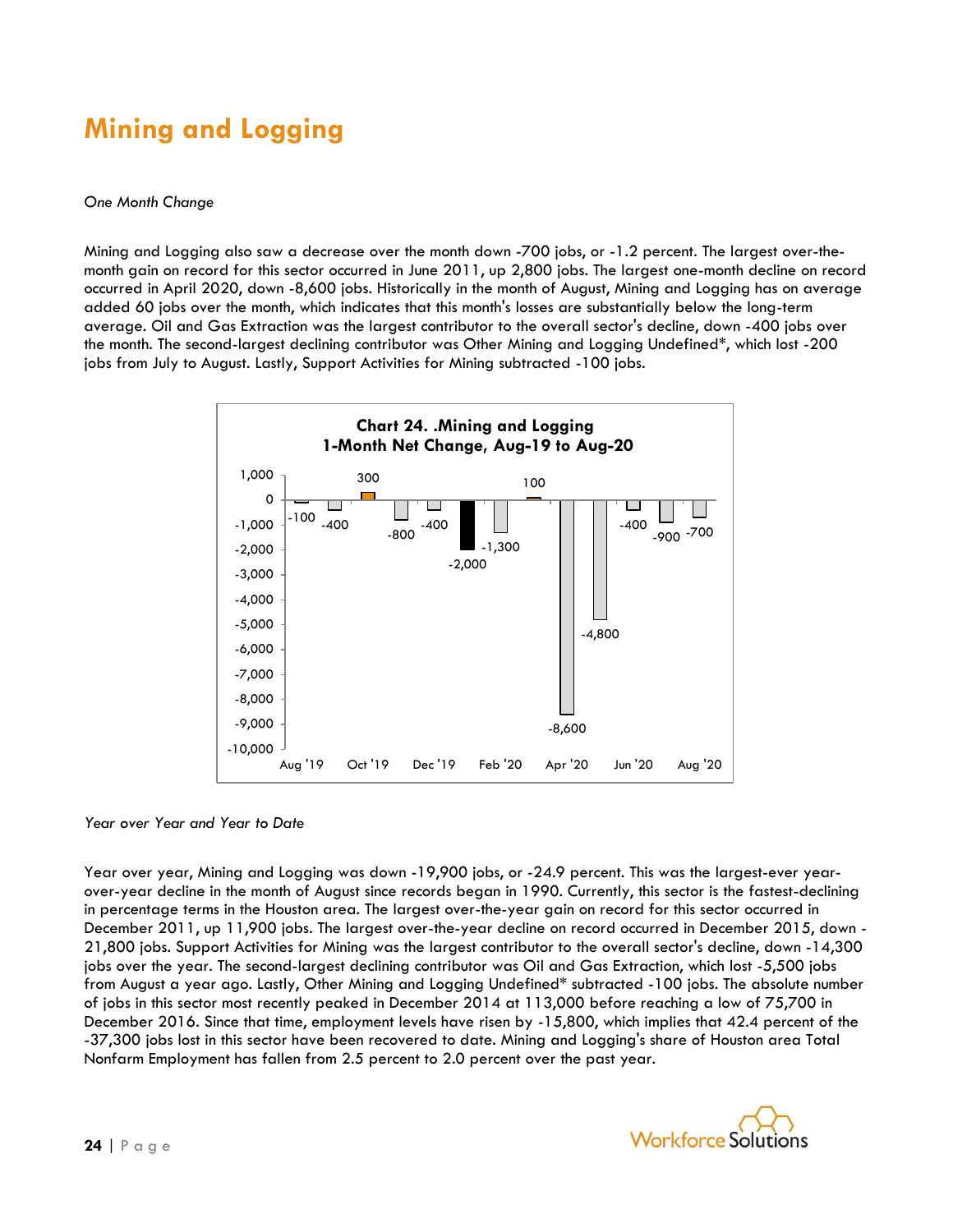![](_page_24_Figure_0.jpeg)

Mining and Logging employment saw no revision from June to July leaving the previous month's original decrease of -900 intact.

![](_page_24_Picture_3.jpeg)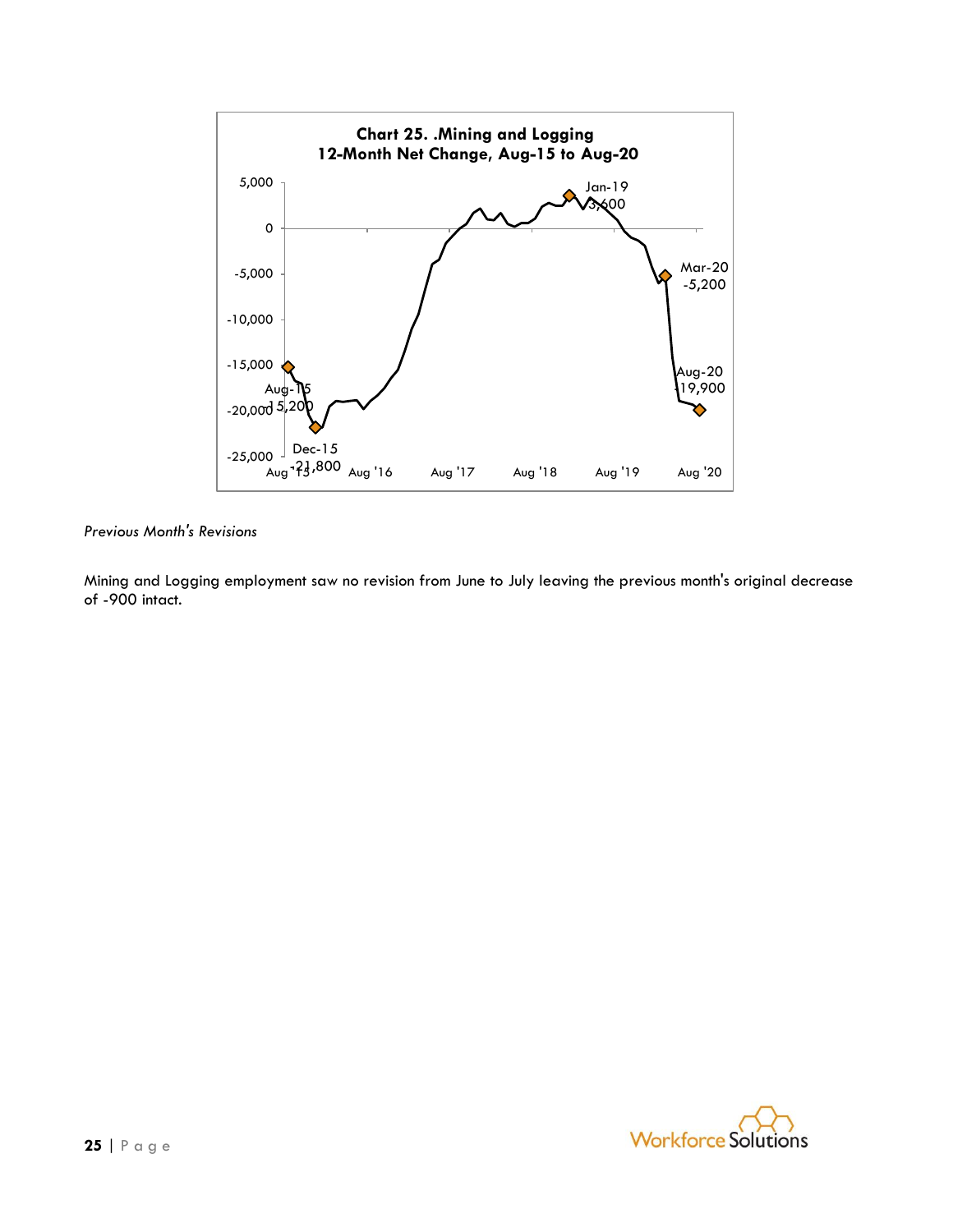### **Information**

#### *One Month Change*

Information also saw a decrease over the month down -600 jobs, or -2.0 percent. This was the largest-ever onemonth decline in the month of August since records began in 1990. The largest over-the-month gain on record for this sector occurred in July 1994, up 1,500 jobs. The largest one-month decline on record occurred in April 2020, down -3,100 jobs. Historically in the month of August, Information has on average lost -80 jobs over the month, which indicates that this month's losses are substantially below the long-term average. Other Information Undefined\* was the largest contributor to the overall sector's decline, down -500 jobs over the month. The secondlargest declining contributor was Telecommunications, which lost -100 jobs from July to August.

![](_page_25_Figure_3.jpeg)

*Year over Year and Year to Date*

Year over year, Information was down -4,000 jobs, or -12.2 percent. Currently, this sector is the third-fastest declining in percentage terms in the Houston area. The largest over-the-year gain on record for this sector occurred in September 1997, up 4,600 jobs. The largest over-the-year decline on record occurred in April 2002, down - 7,000 jobs. Other Information Undefined\* was the largest contributor to the overall sector's decline, down -2,500 jobs over the year. The second-largest declining contributor was Telecommunications, which lost -1,500 jobs from August a year ago. The absolute number of jobs in this sector most recently peaked in July 2016 at 33,100 before reaching a low of 31,200 in October 2017. Since that time, employment levels have risen by -2,400, which implies that 126.3 percent of the -1,900 jobs lost in this sector have been recovered to date. Information's share of Houston area Total Nonfarm Employment has remained constant at 1.0 percent over the past year.

![](_page_25_Picture_6.jpeg)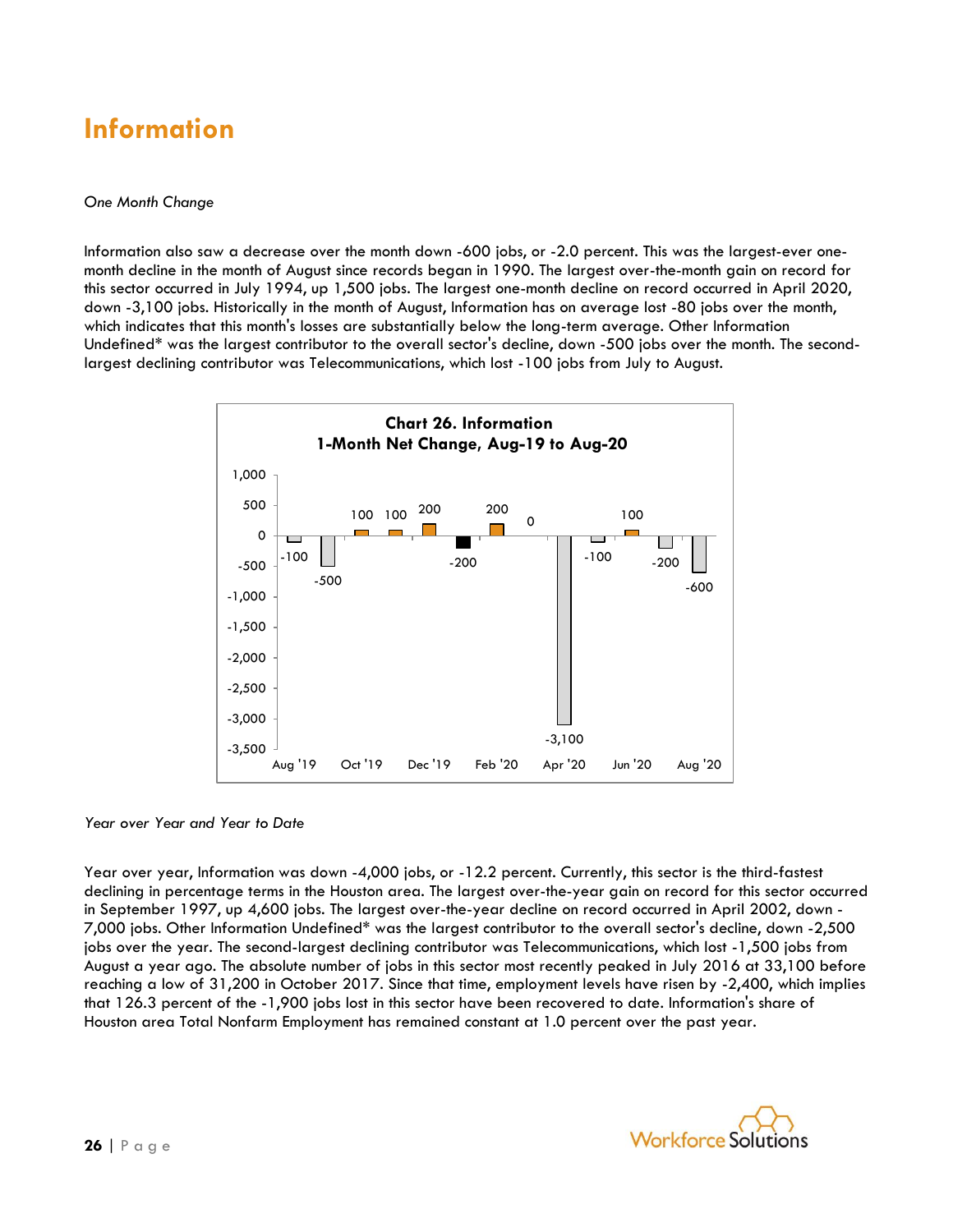![](_page_26_Figure_0.jpeg)

Information employment saw no revision from June to July leaving the previous month's original decrease of intact.

![](_page_26_Picture_3.jpeg)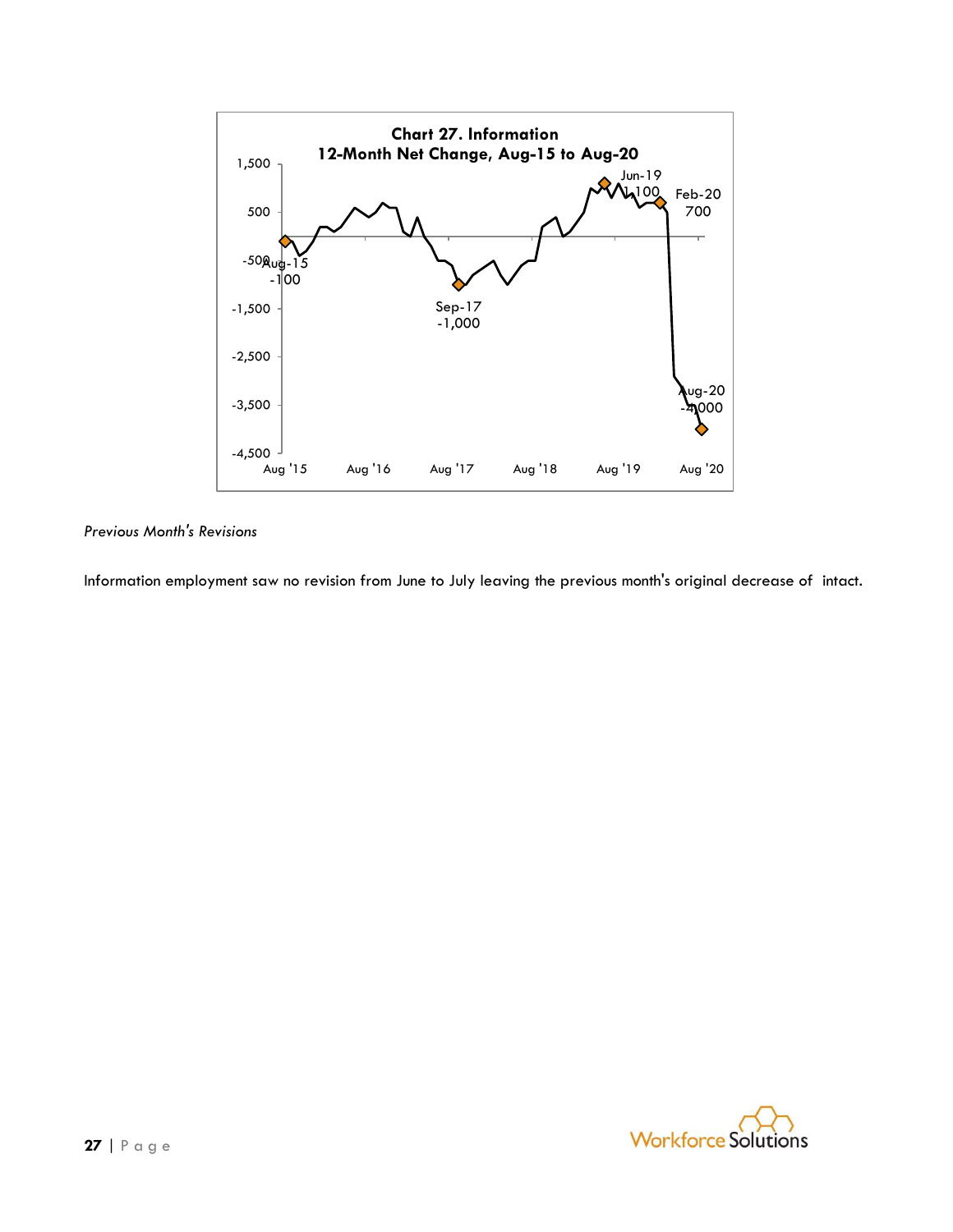### **UNEMPLOYMENT RATES**

### **Not-Seasonally Adjusted**

The Houston MSA (not-seasonally-adjusted) unemployment rate stood at 8.1 percent in August, down from July's 9.5percent and up from 4.1 percent a year ago. This was above the statewide rate of 7.0 percent and below the national rate of 8.5 percent. 282,337 individuals were unemployed in Houston in August, down from July's 322,953 and up from 138,646 in August 2019. The net number of unemployed individuals in Houston has risen by 149,801 since the most recent low of 132,536 in April 2015 however the current month's unemployment level remains below the all-time high of 257,474 recorded in June 2011.

![](_page_27_Figure_3.jpeg)

![](_page_27_Picture_4.jpeg)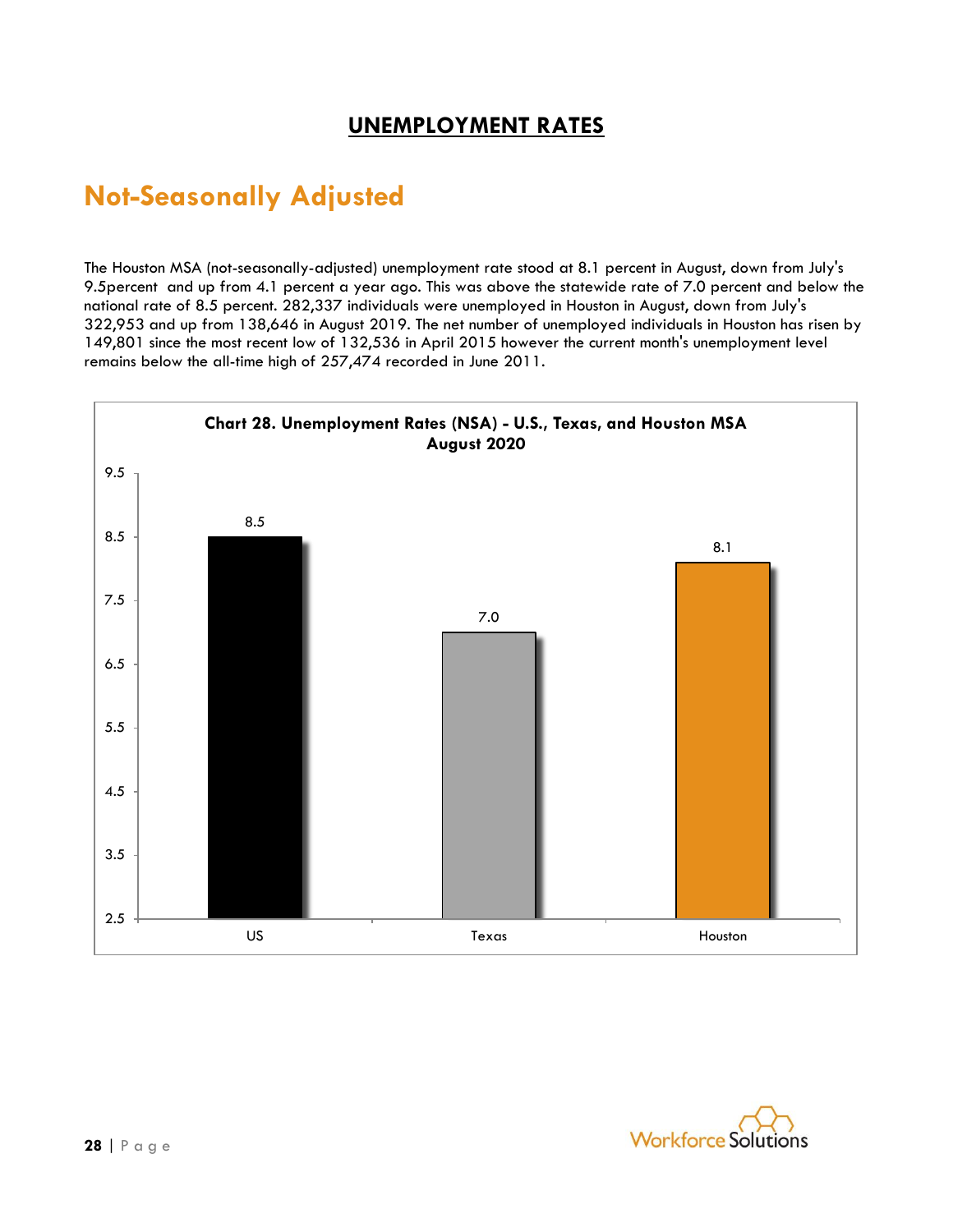![](_page_28_Figure_0.jpeg)

![](_page_28_Picture_1.jpeg)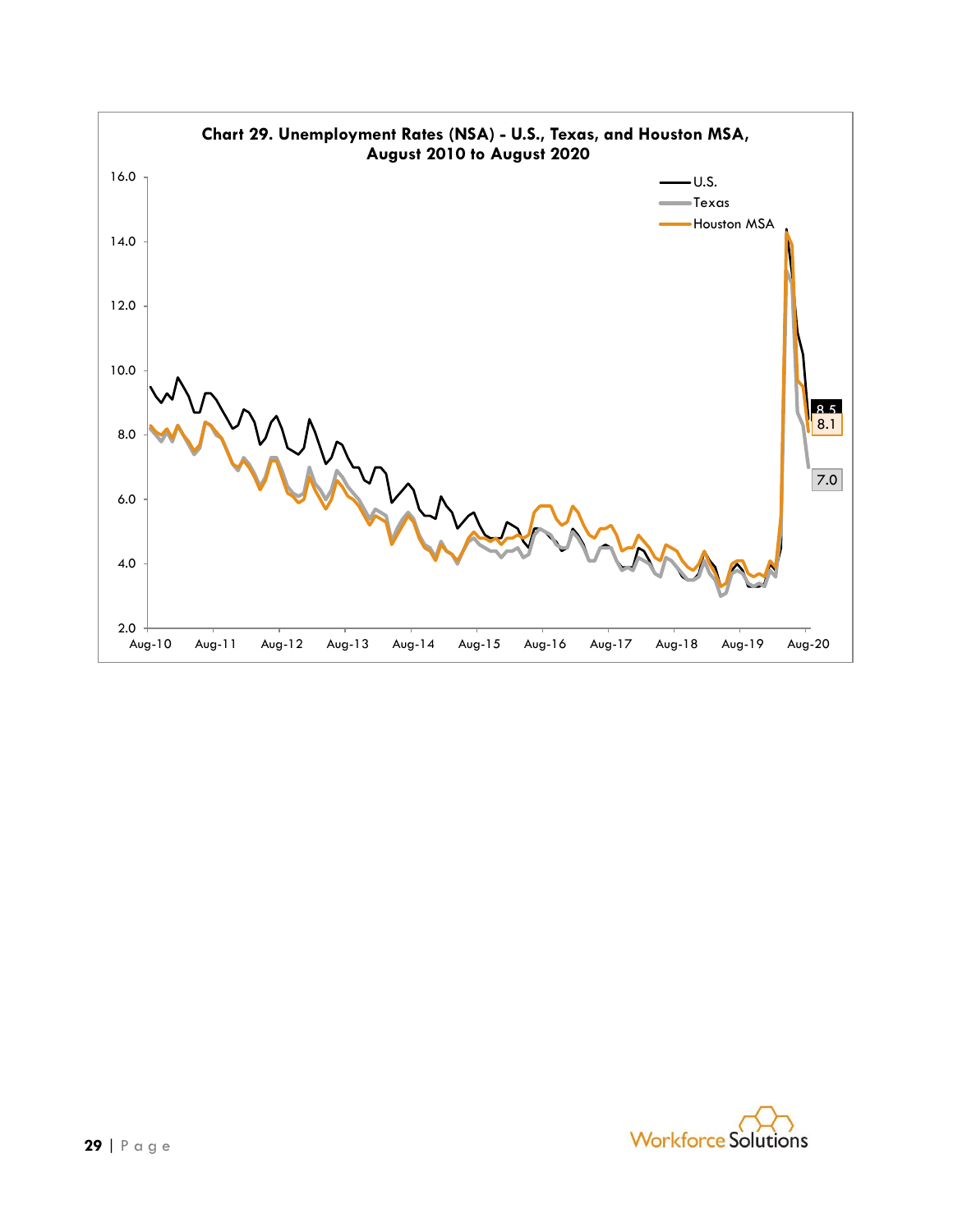## **Seasonally Adjusted**

The Houston MSA (seasonally-adjusted) unemployment rate stood at 9.3 percent in July, down slightly from June's 9.4 percent and up from 3.6 percent a year ago. This was above the statewide rate of 8.0 percent and below the national rate of 10.2 percent. 314,941 individuals were unemployed in Houston in July, virtually unchanged, down slightly from June's 316,630 and up from 124,797 in July 2019. The net number of unemployed individuals in Houston has risen by 172,207 since the most recent low of 142,734 in February 2015 however the current month's unemployment level remains below the all-time high of 247,725 recorded in March 2010.

![](_page_29_Figure_2.jpeg)

![](_page_29_Picture_3.jpeg)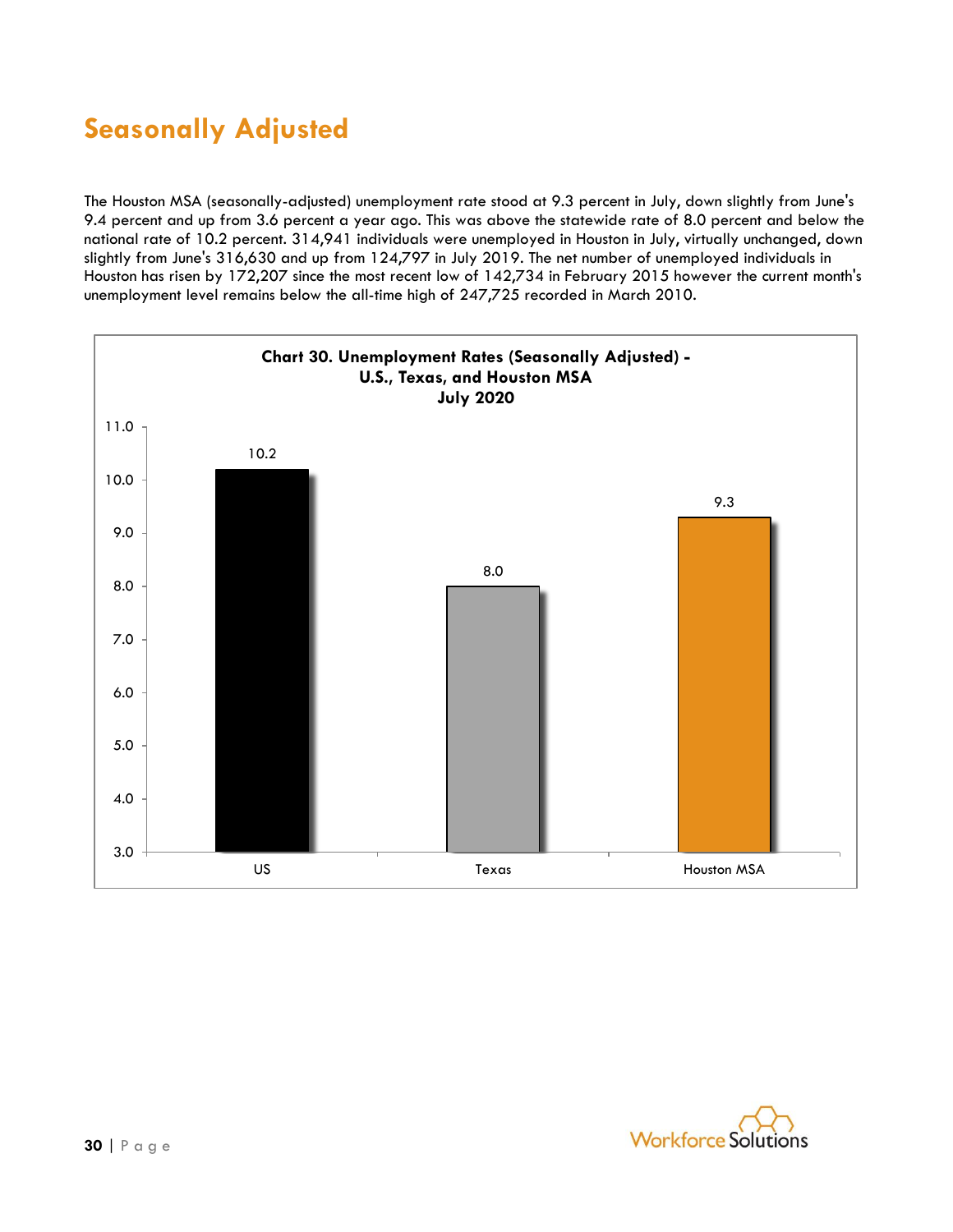![](_page_30_Figure_0.jpeg)

| <b>NAICS Industry</b>                                | $Auq-20$  | <b>Jul-20</b> | $Aug-19$  | Monthly  | Monthly % | Yearly     | Yearly %  |
|------------------------------------------------------|-----------|---------------|-----------|----------|-----------|------------|-----------|
| <b>Total Nonfarm</b>                                 | 2,967,500 | 2,962,200     | 3,150,300 | 5,300    | $0.2\%$   | $-182,800$ | $-5.8\%$  |
| <b>Total Private</b>                                 | 2,582,200 | 2,577,200     | 2,754,900 | 5,000    | 0.2%      | $-172,700$ | $-6.3\%$  |
| Goods Producing                                      | 490,500   | 494,300       | 556,200   | $-3,800$ | $-0.8%$   | $-65,700$  | $-11.8%$  |
| Mining and Logging                                   | 59,900    | 60,600        | 79,800    | -700     | $-1.2%$   | $-19,900$  | $-24.9\%$ |
| Oil and Gas Extraction                               | 32,100    | 32,500        | 37,600    | $-400$   | $-1.2%$   | $-5,500$   | $-14.6%$  |
| Support Activities for Mining                        | 26,400    | 26,500        | 40,700    | -100     | $-0.4%$   | $-14,300$  | $-35.1%$  |
| .Construction                                        | 216,300   | 217,900       | 239,100   | $-1,600$ | $-0.7\%$  | $-22,800$  | $-9.5\%$  |
| .Construction of Buildings                           | 55,000    | 54,700        | 58,100    | 300      | 0.5%      | $-3,100$   | $-5.3%$   |
| Heavy and Civil Engineering Construction             | 56,100    | 58,400        | 61,200    | $-2,300$ | $-3.9%$   | $-5,100$   | $-8.3%$   |
| "Specialty Trade Contractors                         | 105,200   | 104,800       | 119,800   | 400      | 0.4%      | $-14,600$  | $-12.2%$  |
| .Manufacturing                                       | 214,300   | 215,800       | 237,300   | $-1,500$ | $-0.7\%$  | $-23,000$  | $-9.7\%$  |
| "Durable Goods                                       | 132,200   | 134,200       | 151,800   | $-2,000$ | $-1.5\%$  | -19,600    | $-12.9%$  |
| "Fabricated Metal Product Manufacturing              | 46,500    | 47,500        | 54,800    | $-1,000$ | $-2.1%$   | $-8,300$   | $-15.1%$  |
| Machinery Manufacturing                              | 43,400    | 44,300        | 47,300    | -900     | $-2.0\%$  | $-3,900$   | $-8.2\%$  |
| Agriculture, Construction, and Mining Machinery Mfg. | 24,800    | 25,500        | 29,600    | -700     | $-2.7%$   | -4,800     | $-16.2%$  |
| Computer and Electronic Product Manufacturing        | 13,300    | 13,300        | 13,500    | 0        | $0.0\%$   | -200       | $-1.5\%$  |

![](_page_30_Picture_2.jpeg)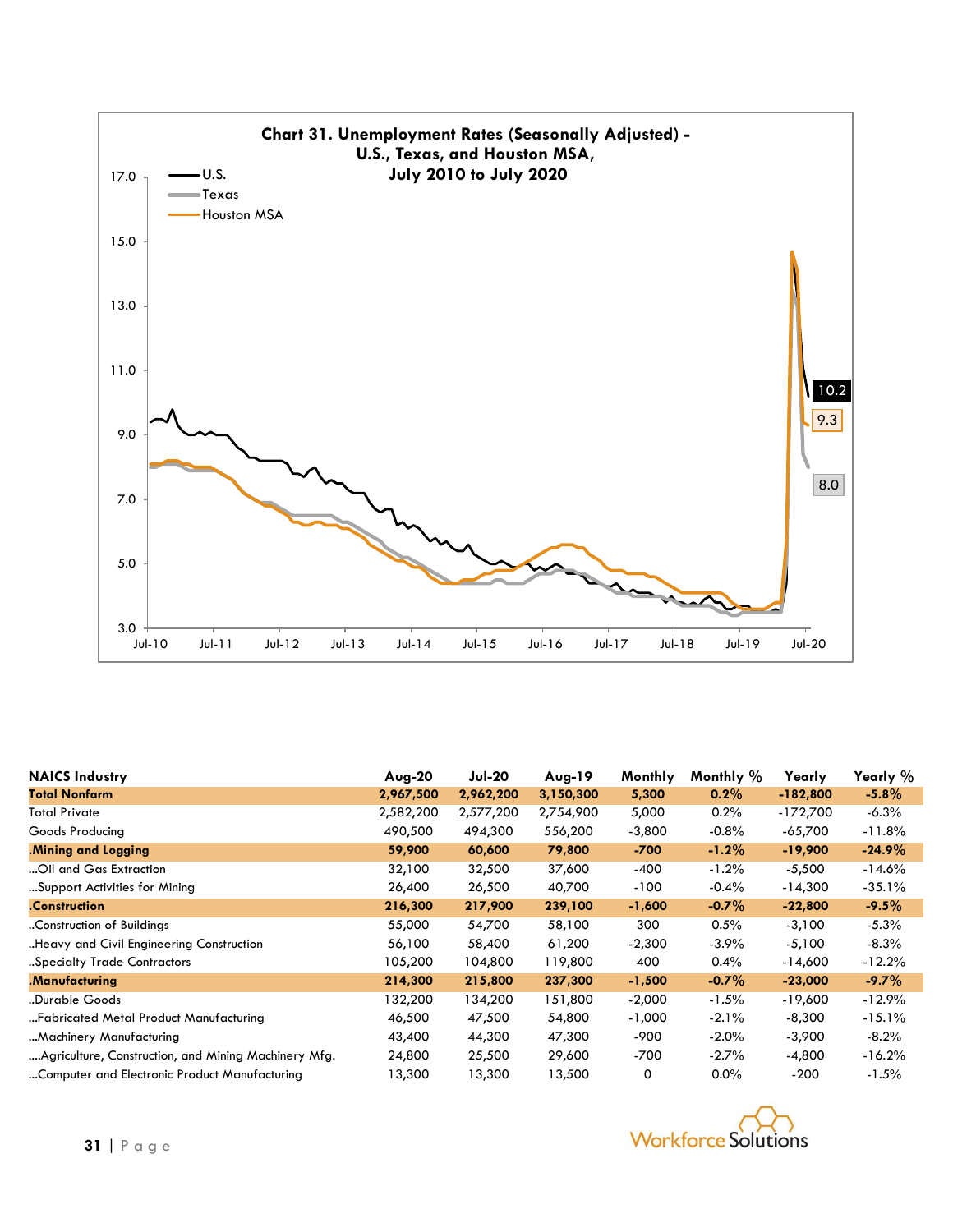| 82,100<br>85,500<br>$-3,400$<br>0.0%<br>11,400<br>11,400<br>10,200<br>0<br>1,200<br>11.8%<br>Petroleum and Coal Products Manufacturing<br>1.2%<br>41,100<br>40,800<br>40,600<br>300<br>0.7%<br>500<br>Chemical Manufacturing<br>Service Providing<br>2,477,000<br>2,594,100<br>9,100<br>0.4%<br>$-117,100$<br>$-4.5%$<br>2,467,900<br>2,082,900<br>2,198,700<br>8,800<br>0.4%<br>$-107,000$<br>$-4.9%$<br>Private Service Providing.<br>2,091,700<br>Trade, Transportation, and Utilities<br>605,000<br>627,400<br>0.8%<br>$-17,300$<br>$-2.8%$<br>610,100<br>5,100<br>161,000<br>160,000<br>172,200<br>1,000<br>0.6%<br>$-11,200$<br>$-6.5%$<br>…Wholesale Trade<br>96,100<br>95,300<br>107,300<br>800<br>0.8%<br>$-10.4%$<br>Merchant Wholesalers, Durable Goods<br>$-11,200$<br>4.0%<br>Prof. and Commercial Equip. Supplies Wholesalers<br>18,300<br>17,700<br>100<br>0.5%<br>700<br>18,400<br>700<br>$-2.8%$<br>Merchant Wholesalers, Nondurable Goods<br>51,300<br>50,600<br>52,800<br>1.4%<br>$-1,500$<br>"Retail Trade<br>295,500<br>292,100<br>302,200<br>3,400<br>1.2%<br>$-6,700$<br>$-2.2%$<br>$-0.9%$<br>42,700<br>42,200<br>43,100<br>500<br>1.2%<br>$-400$<br>Motor Vehicle and Parts Dealers<br>9.3%<br>Bldg. Material and Garden Equip. and Supplies Dealers<br>23,500<br>23,500<br>21,500<br>0<br>0.0%<br>2,000<br>0.7%<br>2.9%<br>67,200<br>66,700<br>65,300<br>500<br>1,900<br>Food and Beverage Stores<br>Health and Personal Care Stores<br>18,500<br>17,900<br>18,800<br>600<br>3.4%<br>$-300$<br>$-1.6%$<br>Clothing and Clothing Accessories Stores<br>29,000<br>28,100<br>29,700<br>900<br>3.2%<br>$-700$<br>$-2.4%$<br>3.3%<br>59,200<br>58,000<br>57,300<br>1,200<br>2.1%<br>1,900<br>General Merchandise Stores<br>18,900<br>17,900<br>19,300<br>1,000<br>5.6%<br>$-400$<br>$-2.1%$<br>Department Stores<br>6.1%<br>40,300<br>40,100<br>38,000<br>200<br>0.5%<br>2,300<br>Other General Merchandise Stores<br>0.4%<br>152,900<br>153,000<br>700<br>0.5%<br>600<br>Transportation, Warehousing, and Utilities<br>153,600<br>$-0.6%$<br>17,200<br>17,200<br>17,300<br>0<br>0.0%<br>$-100$<br>…Utilities<br>17,800<br>17,300<br>20,300<br>500<br>2.9%<br>$-2,500$<br>$-12.3%$<br>Air Transportation<br>28,000<br>27,700<br>300<br>1.1%<br>$-400$<br>$-1.4%$<br>Truck Transportation<br>28,400<br>0<br>0.0%<br>12,000<br>12,100<br>12,000<br>$-100$<br>$-0.8%$<br>Pipeline Transportation<br>Information<br>29,400<br>32,800<br>$-600$<br>$-2.0%$<br>$-4,000$<br>$-12.2%$<br>28,800<br>12,300<br>12,400<br>13,800<br>$-100$<br>$-0.8%$<br>$-1,500$<br>$-10.9%$<br>Telecommunications<br>$-1.8%$<br>Financial Activities<br>164,700<br>164,600<br>167,800<br>100<br>0.1%<br>$-3,100$<br>0.6%<br>Finance and Insurance<br>105,000<br>104,600<br>400<br>0.4%<br>600<br>104,400<br>43,400<br>43,400<br>44,400<br>0<br>0.0%<br>$-1,000$<br>$-2.3%$<br>Credit Intermediation and Related Activities<br>$-0.7%$<br>30,400<br>$-200$<br>$-0.7%$<br>$-200$<br>Depository Credit Intermediation<br>30,200<br>30,400<br>500<br>Securities, Commodity Contracts, and Fin. Investments<br>21,700<br>21,500<br>21,200<br>200<br>0.9%<br>2.4% |
|---------------------------------------------------------------------------------------------------------------------------------------------------------------------------------------------------------------------------------------------------------------------------------------------------------------------------------------------------------------------------------------------------------------------------------------------------------------------------------------------------------------------------------------------------------------------------------------------------------------------------------------------------------------------------------------------------------------------------------------------------------------------------------------------------------------------------------------------------------------------------------------------------------------------------------------------------------------------------------------------------------------------------------------------------------------------------------------------------------------------------------------------------------------------------------------------------------------------------------------------------------------------------------------------------------------------------------------------------------------------------------------------------------------------------------------------------------------------------------------------------------------------------------------------------------------------------------------------------------------------------------------------------------------------------------------------------------------------------------------------------------------------------------------------------------------------------------------------------------------------------------------------------------------------------------------------------------------------------------------------------------------------------------------------------------------------------------------------------------------------------------------------------------------------------------------------------------------------------------------------------------------------------------------------------------------------------------------------------------------------------------------------------------------------------------------------------------------------------------------------------------------------------------------------------------------------------------------------------------------------------------------------------------------------------------------------------------------------------------------------------------------------------------------------------------------------------------------------------------------------------------------------------------------------------------------------------------------------------------------------------------------------------------------------------------------------------------------------------------------------------------------------------------|
|                                                                                                                                                                                                                                                                                                                                                                                                                                                                                                                                                                                                                                                                                                                                                                                                                                                                                                                                                                                                                                                                                                                                                                                                                                                                                                                                                                                                                                                                                                                                                                                                                                                                                                                                                                                                                                                                                                                                                                                                                                                                                                                                                                                                                                                                                                                                                                                                                                                                                                                                                                                                                                                                                                                                                                                                                                                                                                                                                                                                                                                                                                                                                         |
|                                                                                                                                                                                                                                                                                                                                                                                                                                                                                                                                                                                                                                                                                                                                                                                                                                                                                                                                                                                                                                                                                                                                                                                                                                                                                                                                                                                                                                                                                                                                                                                                                                                                                                                                                                                                                                                                                                                                                                                                                                                                                                                                                                                                                                                                                                                                                                                                                                                                                                                                                                                                                                                                                                                                                                                                                                                                                                                                                                                                                                                                                                                                                         |
|                                                                                                                                                                                                                                                                                                                                                                                                                                                                                                                                                                                                                                                                                                                                                                                                                                                                                                                                                                                                                                                                                                                                                                                                                                                                                                                                                                                                                                                                                                                                                                                                                                                                                                                                                                                                                                                                                                                                                                                                                                                                                                                                                                                                                                                                                                                                                                                                                                                                                                                                                                                                                                                                                                                                                                                                                                                                                                                                                                                                                                                                                                                                                         |
|                                                                                                                                                                                                                                                                                                                                                                                                                                                                                                                                                                                                                                                                                                                                                                                                                                                                                                                                                                                                                                                                                                                                                                                                                                                                                                                                                                                                                                                                                                                                                                                                                                                                                                                                                                                                                                                                                                                                                                                                                                                                                                                                                                                                                                                                                                                                                                                                                                                                                                                                                                                                                                                                                                                                                                                                                                                                                                                                                                                                                                                                                                                                                         |
|                                                                                                                                                                                                                                                                                                                                                                                                                                                                                                                                                                                                                                                                                                                                                                                                                                                                                                                                                                                                                                                                                                                                                                                                                                                                                                                                                                                                                                                                                                                                                                                                                                                                                                                                                                                                                                                                                                                                                                                                                                                                                                                                                                                                                                                                                                                                                                                                                                                                                                                                                                                                                                                                                                                                                                                                                                                                                                                                                                                                                                                                                                                                                         |
|                                                                                                                                                                                                                                                                                                                                                                                                                                                                                                                                                                                                                                                                                                                                                                                                                                                                                                                                                                                                                                                                                                                                                                                                                                                                                                                                                                                                                                                                                                                                                                                                                                                                                                                                                                                                                                                                                                                                                                                                                                                                                                                                                                                                                                                                                                                                                                                                                                                                                                                                                                                                                                                                                                                                                                                                                                                                                                                                                                                                                                                                                                                                                         |
|                                                                                                                                                                                                                                                                                                                                                                                                                                                                                                                                                                                                                                                                                                                                                                                                                                                                                                                                                                                                                                                                                                                                                                                                                                                                                                                                                                                                                                                                                                                                                                                                                                                                                                                                                                                                                                                                                                                                                                                                                                                                                                                                                                                                                                                                                                                                                                                                                                                                                                                                                                                                                                                                                                                                                                                                                                                                                                                                                                                                                                                                                                                                                         |
|                                                                                                                                                                                                                                                                                                                                                                                                                                                                                                                                                                                                                                                                                                                                                                                                                                                                                                                                                                                                                                                                                                                                                                                                                                                                                                                                                                                                                                                                                                                                                                                                                                                                                                                                                                                                                                                                                                                                                                                                                                                                                                                                                                                                                                                                                                                                                                                                                                                                                                                                                                                                                                                                                                                                                                                                                                                                                                                                                                                                                                                                                                                                                         |
|                                                                                                                                                                                                                                                                                                                                                                                                                                                                                                                                                                                                                                                                                                                                                                                                                                                                                                                                                                                                                                                                                                                                                                                                                                                                                                                                                                                                                                                                                                                                                                                                                                                                                                                                                                                                                                                                                                                                                                                                                                                                                                                                                                                                                                                                                                                                                                                                                                                                                                                                                                                                                                                                                                                                                                                                                                                                                                                                                                                                                                                                                                                                                         |
|                                                                                                                                                                                                                                                                                                                                                                                                                                                                                                                                                                                                                                                                                                                                                                                                                                                                                                                                                                                                                                                                                                                                                                                                                                                                                                                                                                                                                                                                                                                                                                                                                                                                                                                                                                                                                                                                                                                                                                                                                                                                                                                                                                                                                                                                                                                                                                                                                                                                                                                                                                                                                                                                                                                                                                                                                                                                                                                                                                                                                                                                                                                                                         |
|                                                                                                                                                                                                                                                                                                                                                                                                                                                                                                                                                                                                                                                                                                                                                                                                                                                                                                                                                                                                                                                                                                                                                                                                                                                                                                                                                                                                                                                                                                                                                                                                                                                                                                                                                                                                                                                                                                                                                                                                                                                                                                                                                                                                                                                                                                                                                                                                                                                                                                                                                                                                                                                                                                                                                                                                                                                                                                                                                                                                                                                                                                                                                         |
|                                                                                                                                                                                                                                                                                                                                                                                                                                                                                                                                                                                                                                                                                                                                                                                                                                                                                                                                                                                                                                                                                                                                                                                                                                                                                                                                                                                                                                                                                                                                                                                                                                                                                                                                                                                                                                                                                                                                                                                                                                                                                                                                                                                                                                                                                                                                                                                                                                                                                                                                                                                                                                                                                                                                                                                                                                                                                                                                                                                                                                                                                                                                                         |
|                                                                                                                                                                                                                                                                                                                                                                                                                                                                                                                                                                                                                                                                                                                                                                                                                                                                                                                                                                                                                                                                                                                                                                                                                                                                                                                                                                                                                                                                                                                                                                                                                                                                                                                                                                                                                                                                                                                                                                                                                                                                                                                                                                                                                                                                                                                                                                                                                                                                                                                                                                                                                                                                                                                                                                                                                                                                                                                                                                                                                                                                                                                                                         |
|                                                                                                                                                                                                                                                                                                                                                                                                                                                                                                                                                                                                                                                                                                                                                                                                                                                                                                                                                                                                                                                                                                                                                                                                                                                                                                                                                                                                                                                                                                                                                                                                                                                                                                                                                                                                                                                                                                                                                                                                                                                                                                                                                                                                                                                                                                                                                                                                                                                                                                                                                                                                                                                                                                                                                                                                                                                                                                                                                                                                                                                                                                                                                         |
|                                                                                                                                                                                                                                                                                                                                                                                                                                                                                                                                                                                                                                                                                                                                                                                                                                                                                                                                                                                                                                                                                                                                                                                                                                                                                                                                                                                                                                                                                                                                                                                                                                                                                                                                                                                                                                                                                                                                                                                                                                                                                                                                                                                                                                                                                                                                                                                                                                                                                                                                                                                                                                                                                                                                                                                                                                                                                                                                                                                                                                                                                                                                                         |
|                                                                                                                                                                                                                                                                                                                                                                                                                                                                                                                                                                                                                                                                                                                                                                                                                                                                                                                                                                                                                                                                                                                                                                                                                                                                                                                                                                                                                                                                                                                                                                                                                                                                                                                                                                                                                                                                                                                                                                                                                                                                                                                                                                                                                                                                                                                                                                                                                                                                                                                                                                                                                                                                                                                                                                                                                                                                                                                                                                                                                                                                                                                                                         |
|                                                                                                                                                                                                                                                                                                                                                                                                                                                                                                                                                                                                                                                                                                                                                                                                                                                                                                                                                                                                                                                                                                                                                                                                                                                                                                                                                                                                                                                                                                                                                                                                                                                                                                                                                                                                                                                                                                                                                                                                                                                                                                                                                                                                                                                                                                                                                                                                                                                                                                                                                                                                                                                                                                                                                                                                                                                                                                                                                                                                                                                                                                                                                         |
|                                                                                                                                                                                                                                                                                                                                                                                                                                                                                                                                                                                                                                                                                                                                                                                                                                                                                                                                                                                                                                                                                                                                                                                                                                                                                                                                                                                                                                                                                                                                                                                                                                                                                                                                                                                                                                                                                                                                                                                                                                                                                                                                                                                                                                                                                                                                                                                                                                                                                                                                                                                                                                                                                                                                                                                                                                                                                                                                                                                                                                                                                                                                                         |
|                                                                                                                                                                                                                                                                                                                                                                                                                                                                                                                                                                                                                                                                                                                                                                                                                                                                                                                                                                                                                                                                                                                                                                                                                                                                                                                                                                                                                                                                                                                                                                                                                                                                                                                                                                                                                                                                                                                                                                                                                                                                                                                                                                                                                                                                                                                                                                                                                                                                                                                                                                                                                                                                                                                                                                                                                                                                                                                                                                                                                                                                                                                                                         |
|                                                                                                                                                                                                                                                                                                                                                                                                                                                                                                                                                                                                                                                                                                                                                                                                                                                                                                                                                                                                                                                                                                                                                                                                                                                                                                                                                                                                                                                                                                                                                                                                                                                                                                                                                                                                                                                                                                                                                                                                                                                                                                                                                                                                                                                                                                                                                                                                                                                                                                                                                                                                                                                                                                                                                                                                                                                                                                                                                                                                                                                                                                                                                         |
|                                                                                                                                                                                                                                                                                                                                                                                                                                                                                                                                                                                                                                                                                                                                                                                                                                                                                                                                                                                                                                                                                                                                                                                                                                                                                                                                                                                                                                                                                                                                                                                                                                                                                                                                                                                                                                                                                                                                                                                                                                                                                                                                                                                                                                                                                                                                                                                                                                                                                                                                                                                                                                                                                                                                                                                                                                                                                                                                                                                                                                                                                                                                                         |
|                                                                                                                                                                                                                                                                                                                                                                                                                                                                                                                                                                                                                                                                                                                                                                                                                                                                                                                                                                                                                                                                                                                                                                                                                                                                                                                                                                                                                                                                                                                                                                                                                                                                                                                                                                                                                                                                                                                                                                                                                                                                                                                                                                                                                                                                                                                                                                                                                                                                                                                                                                                                                                                                                                                                                                                                                                                                                                                                                                                                                                                                                                                                                         |
|                                                                                                                                                                                                                                                                                                                                                                                                                                                                                                                                                                                                                                                                                                                                                                                                                                                                                                                                                                                                                                                                                                                                                                                                                                                                                                                                                                                                                                                                                                                                                                                                                                                                                                                                                                                                                                                                                                                                                                                                                                                                                                                                                                                                                                                                                                                                                                                                                                                                                                                                                                                                                                                                                                                                                                                                                                                                                                                                                                                                                                                                                                                                                         |
|                                                                                                                                                                                                                                                                                                                                                                                                                                                                                                                                                                                                                                                                                                                                                                                                                                                                                                                                                                                                                                                                                                                                                                                                                                                                                                                                                                                                                                                                                                                                                                                                                                                                                                                                                                                                                                                                                                                                                                                                                                                                                                                                                                                                                                                                                                                                                                                                                                                                                                                                                                                                                                                                                                                                                                                                                                                                                                                                                                                                                                                                                                                                                         |
|                                                                                                                                                                                                                                                                                                                                                                                                                                                                                                                                                                                                                                                                                                                                                                                                                                                                                                                                                                                                                                                                                                                                                                                                                                                                                                                                                                                                                                                                                                                                                                                                                                                                                                                                                                                                                                                                                                                                                                                                                                                                                                                                                                                                                                                                                                                                                                                                                                                                                                                                                                                                                                                                                                                                                                                                                                                                                                                                                                                                                                                                                                                                                         |
|                                                                                                                                                                                                                                                                                                                                                                                                                                                                                                                                                                                                                                                                                                                                                                                                                                                                                                                                                                                                                                                                                                                                                                                                                                                                                                                                                                                                                                                                                                                                                                                                                                                                                                                                                                                                                                                                                                                                                                                                                                                                                                                                                                                                                                                                                                                                                                                                                                                                                                                                                                                                                                                                                                                                                                                                                                                                                                                                                                                                                                                                                                                                                         |
|                                                                                                                                                                                                                                                                                                                                                                                                                                                                                                                                                                                                                                                                                                                                                                                                                                                                                                                                                                                                                                                                                                                                                                                                                                                                                                                                                                                                                                                                                                                                                                                                                                                                                                                                                                                                                                                                                                                                                                                                                                                                                                                                                                                                                                                                                                                                                                                                                                                                                                                                                                                                                                                                                                                                                                                                                                                                                                                                                                                                                                                                                                                                                         |
|                                                                                                                                                                                                                                                                                                                                                                                                                                                                                                                                                                                                                                                                                                                                                                                                                                                                                                                                                                                                                                                                                                                                                                                                                                                                                                                                                                                                                                                                                                                                                                                                                                                                                                                                                                                                                                                                                                                                                                                                                                                                                                                                                                                                                                                                                                                                                                                                                                                                                                                                                                                                                                                                                                                                                                                                                                                                                                                                                                                                                                                                                                                                                         |
|                                                                                                                                                                                                                                                                                                                                                                                                                                                                                                                                                                                                                                                                                                                                                                                                                                                                                                                                                                                                                                                                                                                                                                                                                                                                                                                                                                                                                                                                                                                                                                                                                                                                                                                                                                                                                                                                                                                                                                                                                                                                                                                                                                                                                                                                                                                                                                                                                                                                                                                                                                                                                                                                                                                                                                                                                                                                                                                                                                                                                                                                                                                                                         |
|                                                                                                                                                                                                                                                                                                                                                                                                                                                                                                                                                                                                                                                                                                                                                                                                                                                                                                                                                                                                                                                                                                                                                                                                                                                                                                                                                                                                                                                                                                                                                                                                                                                                                                                                                                                                                                                                                                                                                                                                                                                                                                                                                                                                                                                                                                                                                                                                                                                                                                                                                                                                                                                                                                                                                                                                                                                                                                                                                                                                                                                                                                                                                         |
| 2.8%<br>Insurance Carriers and Related Activities<br>39,700<br>38,800<br>200<br>0.5%<br>1,100<br>39,900                                                                                                                                                                                                                                                                                                                                                                                                                                                                                                                                                                                                                                                                                                                                                                                                                                                                                                                                                                                                                                                                                                                                                                                                                                                                                                                                                                                                                                                                                                                                                                                                                                                                                                                                                                                                                                                                                                                                                                                                                                                                                                                                                                                                                                                                                                                                                                                                                                                                                                                                                                                                                                                                                                                                                                                                                                                                                                                                                                                                                                                 |
| Real Estate and Rental and Leasing<br>60,000<br>$-300$<br>$-0.5%$<br>$-3,700$<br>$-5.8%$<br>59,700<br>63,400                                                                                                                                                                                                                                                                                                                                                                                                                                                                                                                                                                                                                                                                                                                                                                                                                                                                                                                                                                                                                                                                                                                                                                                                                                                                                                                                                                                                                                                                                                                                                                                                                                                                                                                                                                                                                                                                                                                                                                                                                                                                                                                                                                                                                                                                                                                                                                                                                                                                                                                                                                                                                                                                                                                                                                                                                                                                                                                                                                                                                                            |
| $-0.2%$<br>Professional and Business Services<br>505,400<br>510,600<br>4,000<br>0.8%<br>509,400<br>$-1,200$                                                                                                                                                                                                                                                                                                                                                                                                                                                                                                                                                                                                                                                                                                                                                                                                                                                                                                                                                                                                                                                                                                                                                                                                                                                                                                                                                                                                                                                                                                                                                                                                                                                                                                                                                                                                                                                                                                                                                                                                                                                                                                                                                                                                                                                                                                                                                                                                                                                                                                                                                                                                                                                                                                                                                                                                                                                                                                                                                                                                                                             |
| Professional, Scientific, and Technical Services<br>247,100<br>245,000<br>241,300<br>2,100<br>0.9%<br>5,800<br>2.4%                                                                                                                                                                                                                                                                                                                                                                                                                                                                                                                                                                                                                                                                                                                                                                                                                                                                                                                                                                                                                                                                                                                                                                                                                                                                                                                                                                                                                                                                                                                                                                                                                                                                                                                                                                                                                                                                                                                                                                                                                                                                                                                                                                                                                                                                                                                                                                                                                                                                                                                                                                                                                                                                                                                                                                                                                                                                                                                                                                                                                                     |
| Legal Services<br>26,700<br>27,500<br>27,200<br>$-800$<br>$-2.9%$<br>$-500$<br>$-1.8%$                                                                                                                                                                                                                                                                                                                                                                                                                                                                                                                                                                                                                                                                                                                                                                                                                                                                                                                                                                                                                                                                                                                                                                                                                                                                                                                                                                                                                                                                                                                                                                                                                                                                                                                                                                                                                                                                                                                                                                                                                                                                                                                                                                                                                                                                                                                                                                                                                                                                                                                                                                                                                                                                                                                                                                                                                                                                                                                                                                                                                                                                  |
| 28,300<br>28,300<br>26,500<br>0<br>0.0%<br>1,800<br>6.8%<br>Accounting, Tax Preparation, Bookkeeping, and Payroll                                                                                                                                                                                                                                                                                                                                                                                                                                                                                                                                                                                                                                                                                                                                                                                                                                                                                                                                                                                                                                                                                                                                                                                                                                                                                                                                                                                                                                                                                                                                                                                                                                                                                                                                                                                                                                                                                                                                                                                                                                                                                                                                                                                                                                                                                                                                                                                                                                                                                                                                                                                                                                                                                                                                                                                                                                                                                                                                                                                                                                       |
| Architectural, Engineering, and Related Services<br>75,800<br>75,400<br>73,600<br>400<br>0.5%<br>2,200<br>3.0%                                                                                                                                                                                                                                                                                                                                                                                                                                                                                                                                                                                                                                                                                                                                                                                                                                                                                                                                                                                                                                                                                                                                                                                                                                                                                                                                                                                                                                                                                                                                                                                                                                                                                                                                                                                                                                                                                                                                                                                                                                                                                                                                                                                                                                                                                                                                                                                                                                                                                                                                                                                                                                                                                                                                                                                                                                                                                                                                                                                                                                          |
| 34,500<br>34,400<br>35,400<br>100<br>0.3%<br>$-900$<br>$-2.5%$<br>Computer Systems Design and Related Services                                                                                                                                                                                                                                                                                                                                                                                                                                                                                                                                                                                                                                                                                                                                                                                                                                                                                                                                                                                                                                                                                                                                                                                                                                                                                                                                                                                                                                                                                                                                                                                                                                                                                                                                                                                                                                                                                                                                                                                                                                                                                                                                                                                                                                                                                                                                                                                                                                                                                                                                                                                                                                                                                                                                                                                                                                                                                                                                                                                                                                          |
| 400<br>0.9%<br>Management of Companies and Enterprises<br>44,000<br>43,600<br>47,500<br>$-3,500$<br>$-7.4%$                                                                                                                                                                                                                                                                                                                                                                                                                                                                                                                                                                                                                                                                                                                                                                                                                                                                                                                                                                                                                                                                                                                                                                                                                                                                                                                                                                                                                                                                                                                                                                                                                                                                                                                                                                                                                                                                                                                                                                                                                                                                                                                                                                                                                                                                                                                                                                                                                                                                                                                                                                                                                                                                                                                                                                                                                                                                                                                                                                                                                                             |
| Admin. and Support and Waste Mgmt. and Remediation<br>218,300<br>216,800<br>221,800<br>1,500<br>0.7%<br>$-1.6%$<br>$-3,500$                                                                                                                                                                                                                                                                                                                                                                                                                                                                                                                                                                                                                                                                                                                                                                                                                                                                                                                                                                                                                                                                                                                                                                                                                                                                                                                                                                                                                                                                                                                                                                                                                                                                                                                                                                                                                                                                                                                                                                                                                                                                                                                                                                                                                                                                                                                                                                                                                                                                                                                                                                                                                                                                                                                                                                                                                                                                                                                                                                                                                             |
| Administrative and Support Services<br>204,800<br>203,300<br>210,200<br>1,500<br>0.7%<br>$-2.6%$<br>$-5,400$                                                                                                                                                                                                                                                                                                                                                                                                                                                                                                                                                                                                                                                                                                                                                                                                                                                                                                                                                                                                                                                                                                                                                                                                                                                                                                                                                                                                                                                                                                                                                                                                                                                                                                                                                                                                                                                                                                                                                                                                                                                                                                                                                                                                                                                                                                                                                                                                                                                                                                                                                                                                                                                                                                                                                                                                                                                                                                                                                                                                                                            |
|                                                                                                                                                                                                                                                                                                                                                                                                                                                                                                                                                                                                                                                                                                                                                                                                                                                                                                                                                                                                                                                                                                                                                                                                                                                                                                                                                                                                                                                                                                                                                                                                                                                                                                                                                                                                                                                                                                                                                                                                                                                                                                                                                                                                                                                                                                                                                                                                                                                                                                                                                                                                                                                                                                                                                                                                                                                                                                                                                                                                                                                                                                                                                         |
|                                                                                                                                                                                                                                                                                                                                                                                                                                                                                                                                                                                                                                                                                                                                                                                                                                                                                                                                                                                                                                                                                                                                                                                                                                                                                                                                                                                                                                                                                                                                                                                                                                                                                                                                                                                                                                                                                                                                                                                                                                                                                                                                                                                                                                                                                                                                                                                                                                                                                                                                                                                                                                                                                                                                                                                                                                                                                                                                                                                                                                                                                                                                                         |
| Employment Services<br>65,900<br>64,800<br>77,000<br>1,100<br>1.7%<br>$-14.4%$<br>$-11,100$                                                                                                                                                                                                                                                                                                                                                                                                                                                                                                                                                                                                                                                                                                                                                                                                                                                                                                                                                                                                                                                                                                                                                                                                                                                                                                                                                                                                                                                                                                                                                                                                                                                                                                                                                                                                                                                                                                                                                                                                                                                                                                                                                                                                                                                                                                                                                                                                                                                                                                                                                                                                                                                                                                                                                                                                                                                                                                                                                                                                                                                             |
| 0.2%<br>Services to Buildings and Dwellings<br>54,600<br>54,600<br>54,500<br>0<br>0.0%<br>100                                                                                                                                                                                                                                                                                                                                                                                                                                                                                                                                                                                                                                                                                                                                                                                                                                                                                                                                                                                                                                                                                                                                                                                                                                                                                                                                                                                                                                                                                                                                                                                                                                                                                                                                                                                                                                                                                                                                                                                                                                                                                                                                                                                                                                                                                                                                                                                                                                                                                                                                                                                                                                                                                                                                                                                                                                                                                                                                                                                                                                                           |
| Educational and Health Services<br>394,200<br>398,700<br>406,000<br>$-4,500$<br>$-1.1%$<br>$-11,800$<br>$-2.9\%$                                                                                                                                                                                                                                                                                                                                                                                                                                                                                                                                                                                                                                                                                                                                                                                                                                                                                                                                                                                                                                                                                                                                                                                                                                                                                                                                                                                                                                                                                                                                                                                                                                                                                                                                                                                                                                                                                                                                                                                                                                                                                                                                                                                                                                                                                                                                                                                                                                                                                                                                                                                                                                                                                                                                                                                                                                                                                                                                                                                                                                        |
| 60,100<br>59,300<br>63,400<br>800<br>1.3%<br>$-5.2%$<br>Educational Services<br>$-3,300$                                                                                                                                                                                                                                                                                                                                                                                                                                                                                                                                                                                                                                                                                                                                                                                                                                                                                                                                                                                                                                                                                                                                                                                                                                                                                                                                                                                                                                                                                                                                                                                                                                                                                                                                                                                                                                                                                                                                                                                                                                                                                                                                                                                                                                                                                                                                                                                                                                                                                                                                                                                                                                                                                                                                                                                                                                                                                                                                                                                                                                                                |
| Health Care and Social Assistance<br>334,100<br>339,400<br>342,600<br>$-5,300$<br>$-1.6%$<br>$-2.5%$<br>$-8,500$                                                                                                                                                                                                                                                                                                                                                                                                                                                                                                                                                                                                                                                                                                                                                                                                                                                                                                                                                                                                                                                                                                                                                                                                                                                                                                                                                                                                                                                                                                                                                                                                                                                                                                                                                                                                                                                                                                                                                                                                                                                                                                                                                                                                                                                                                                                                                                                                                                                                                                                                                                                                                                                                                                                                                                                                                                                                                                                                                                                                                                        |
| 3.1%<br>Ambulatory Health Care Services<br>170,900<br>170,800<br>100<br>0.1%<br>165,800<br>5,100                                                                                                                                                                                                                                                                                                                                                                                                                                                                                                                                                                                                                                                                                                                                                                                                                                                                                                                                                                                                                                                                                                                                                                                                                                                                                                                                                                                                                                                                                                                                                                                                                                                                                                                                                                                                                                                                                                                                                                                                                                                                                                                                                                                                                                                                                                                                                                                                                                                                                                                                                                                                                                                                                                                                                                                                                                                                                                                                                                                                                                                        |
| 0.1%<br>87,600<br>87,500<br>87,500<br>100<br>0.1%<br>100<br>Hospitals                                                                                                                                                                                                                                                                                                                                                                                                                                                                                                                                                                                                                                                                                                                                                                                                                                                                                                                                                                                                                                                                                                                                                                                                                                                                                                                                                                                                                                                                                                                                                                                                                                                                                                                                                                                                                                                                                                                                                                                                                                                                                                                                                                                                                                                                                                                                                                                                                                                                                                                                                                                                                                                                                                                                                                                                                                                                                                                                                                                                                                                                                   |
| Leisure and Hospitality<br>279,800<br>279,600<br>200<br>$0.1\%$<br>$-58,300$<br>$-17.2%$<br>338,100                                                                                                                                                                                                                                                                                                                                                                                                                                                                                                                                                                                                                                                                                                                                                                                                                                                                                                                                                                                                                                                                                                                                                                                                                                                                                                                                                                                                                                                                                                                                                                                                                                                                                                                                                                                                                                                                                                                                                                                                                                                                                                                                                                                                                                                                                                                                                                                                                                                                                                                                                                                                                                                                                                                                                                                                                                                                                                                                                                                                                                                     |
| 26,400<br>27,500<br>$-1,100$<br>$-4.0%$<br>$-33.0%$<br>Arts, Entertainment, and Recreation<br>39,400<br>$-13,000$<br>Accommodation and Food Services<br>253,400<br>252,100<br>298,700<br>1,300<br>0.5%<br>$-15.2%$<br>$-45,300$                                                                                                                                                                                                                                                                                                                                                                                                                                                                                                                                                                                                                                                                                                                                                                                                                                                                                                                                                                                                                                                                                                                                                                                                                                                                                                                                                                                                                                                                                                                                                                                                                                                                                                                                                                                                                                                                                                                                                                                                                                                                                                                                                                                                                                                                                                                                                                                                                                                                                                                                                                                                                                                                                                                                                                                                                                                                                                                         |

![](_page_31_Picture_1.jpeg)